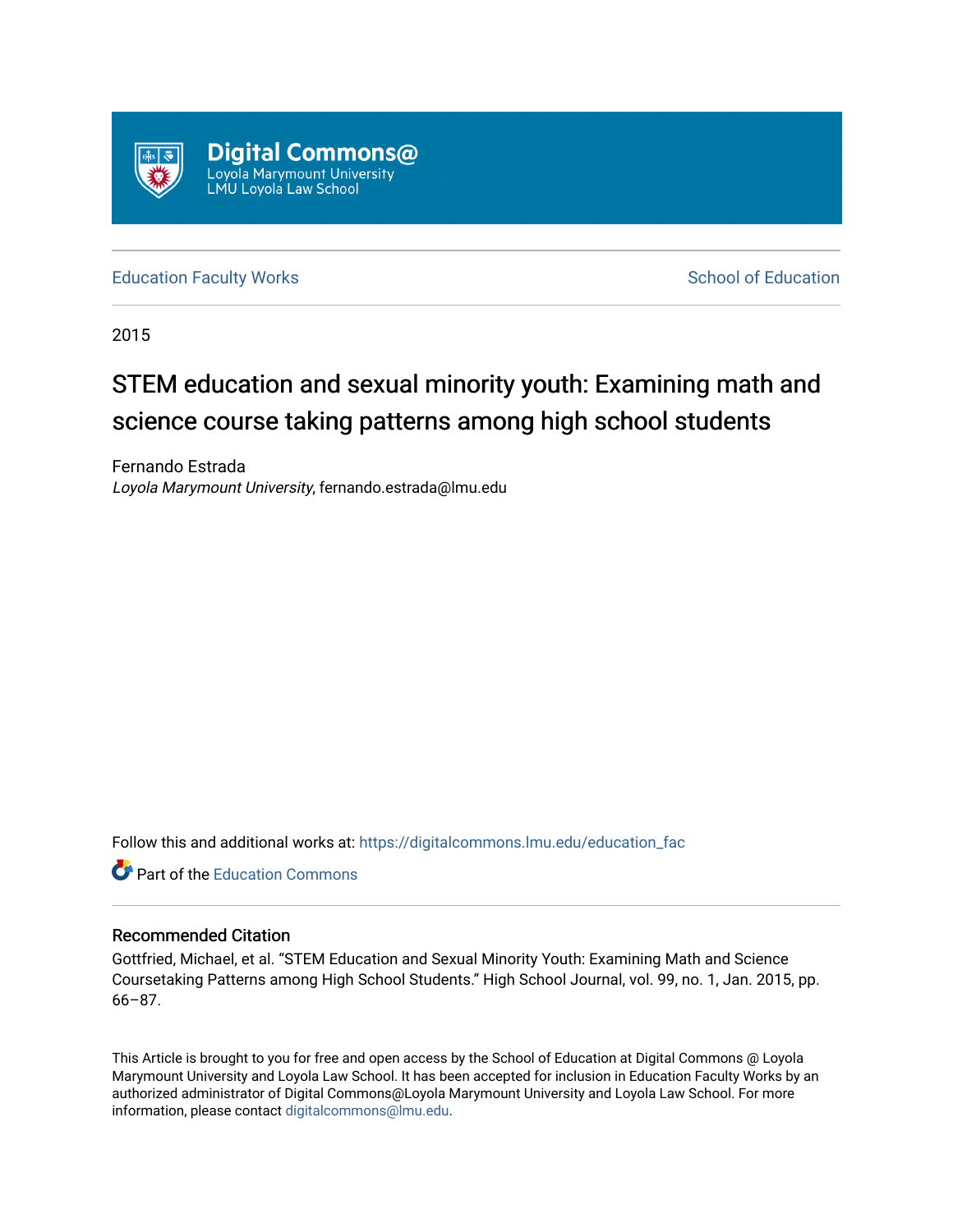# STEM Education and Sexual Minority Youth: Examining Math and Science Coursetaking Patterns among High School Students

Michael Gottfried University of California at Santa Barbara mgottfried@education.ucsb.edu

> Fernando Estrada Loyola Marymount University Fernando.Estrada@lmu.edu

Cameron Sublett University of California at Santa Barbara csublett@education.ucsb.edu

Sexual minority students such as those identifying as lesbian, gay, or bisexual, as well as those identifying with emerging self-labels (e.g., queer) face a host of risk factors in high school that can potentially compromise educational excellence, particularly in rigorous academic disciplines. The current study advances the area of diversity within science, technology, engineering, and mathematics (STEM) education by empirically exploring the question: Is there a gap in STEM education participation based on sexual minority status? After reviewing the relevant research, we employed hierarchical linear modeling to explore advanced math and science coursetaking patterns among a nationally representative sample of students from the National Longitudinal Study of Adolescent Health. Results of this initial exploratory study suggest that advanced math and science coursetaking does not vary significantly based on sexual minority status once a host of individual and school factors are included. The null findings advance the discussion of equity and excellence in STEM education as it relates to vulnerable populations. The article ends with a discussion of limitations and directions for future research.

Keywords: STEM education, sexual minority, LGB, high school, academic excellence

The United States struggles to attract and retain diverse talent in academic and career fields in science, technology, engineering, and mathematics (STEM). Sociocultural forces like stereotype bias, for example, can adversely impact participation in STEM (Ceci, Williams, & Barnett, 2009; Riegle-Crumb, King, Grodsky & Muller, 2012). As advancements in this area of research continue to shed light on STEM disparities based on sexual identity and race (Beasley & Fischer, 2012; Strayhorn, 2010), we surprisingly know very little about STEM education as it relates to the fuller spectrum of sexual diversity. This includes lesbians, gays, and bisexuals (LGB), as well as others who do not

© 2015 The University of North Carolina Press

This research was funded by a UCLA Williams Institute grant procured by the first two authors with equal contribution. The first two authors contributed equally to the article and share lead authorship.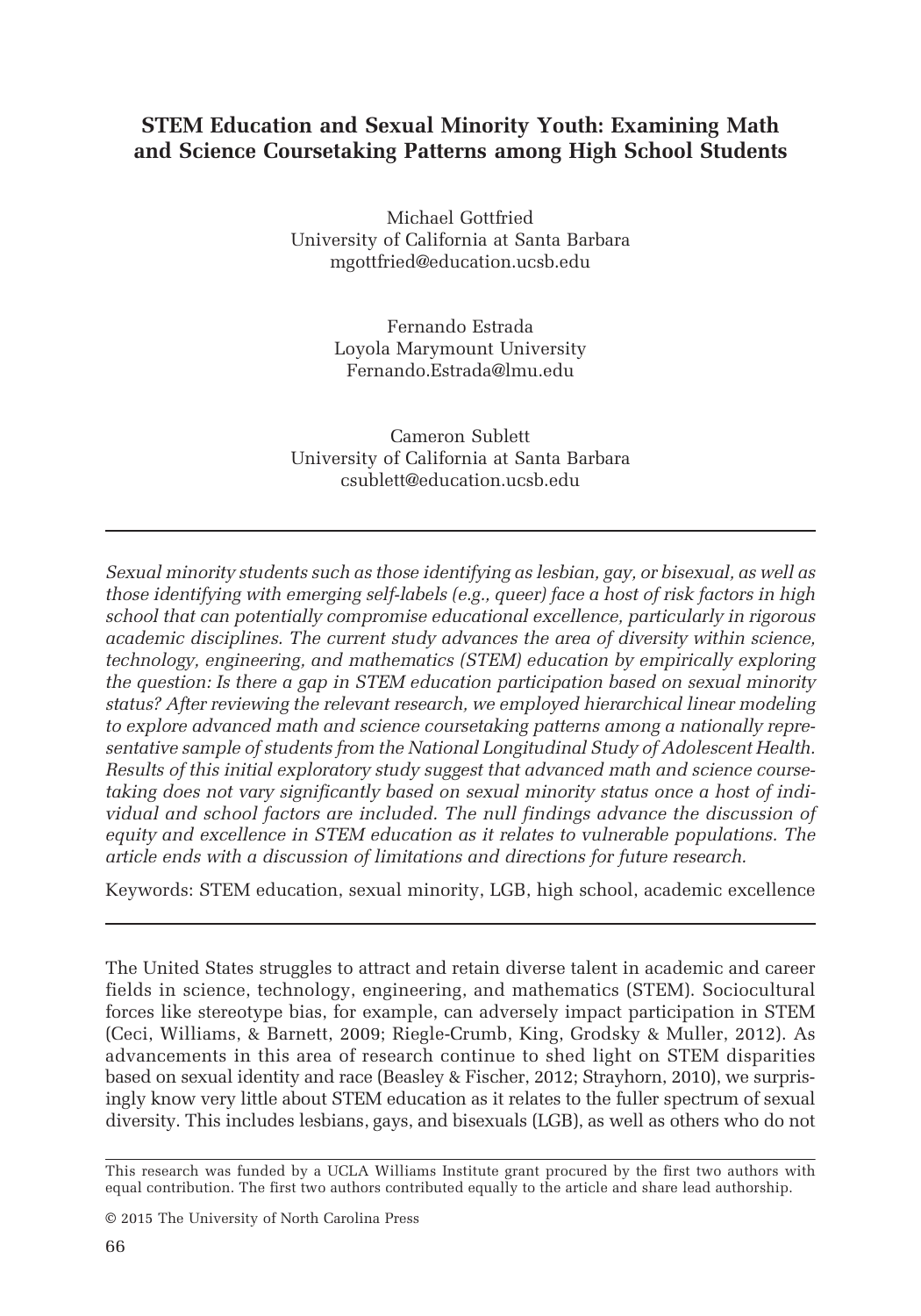conform to traditional norms of sex, sexuality, and gender expression like transgender women and men (Morrow & Messinger, 2006). Yet research shows that students belonging to these groups face disproportionate challenges related to social bias, stigma, and violence (D'Augelli, Pilkington, & Hersherbger, 2002; Watson & Miller, 2012). Furthermore, pressures to conform to normative expectations of sexuality and gender are pronounced in secondary education (Pascoe, 2007), adding value to this line of inquiry.

Currently, there are no national estimates on STEM courses taken by non-heterosexual students, which prevent scholars from determining if sexual minorities as a whole are under-represented in STEM education. Examining this issue is important to understanding the participation of a broader range of diverse persons in STEM careers, which can help others access the socioeconomic mobility offered by a career in STEM (Brotman & Moore, 2008). Moreover, investigating this topic can help educators and practitioners consider interventions to support students to successfully navigate as well as thrive in what are highly rigorous academic fields. With the National Academies (2007) calling for the elimination of all forms of bias in the sciences and engineering and the recent signing of President Obama's executive order prohibiting workplace discrimination based on sexual identity, this study is timely.

The goal of this exploratory study was to determine whether stratification exists in the STEM pipeline in high school based on sexuality, by examining, for the first time, STEM coursetaking patterns among a sample of students who reported nonheterosexual behaviors. Specifically, the investigators explored the representation of sexual minority students in advanced math and science coursework. First, a conceptual framework was constructed by drawing from extant educational and psychological research. After discussing proximal and distal factors associated with coursetaking patterns in STEM education, we (a) provided a descriptive overview of the STEM pipeline for sexual minority students and their heterosexual counterparts, and (b) conducted an inference test of STEM coursetaking patterns as predicted by sexual minority status above and beyond other explanatory factors using a series of logistic regression hierarchical models that predicted completion of advanced math or science coursetaking. The article ends with a discussion of limitations and future research.

## Sexual Minority Youth and the STEM Pipeline

Educational scholars have established that involvement in STEM is adversely affected by sociocultural norms and practices that interact to produce a chilly environment that excludes certain groups such as women and racial minorities. Unfortunately, little is known about the experiences of sexual minorities or non-heterosexual persons. In a survey of the medical profession, Schatz and O'Hanlan (1994) found that 54% of lesbian doctors and medical students reported experiencing discrimination within their own profession as a direct result of their sexual orientation. In a qualitative study of the academic climate as experienced by LGB and transgender or gender non-conforming faculty in science and engineering, Bilimoria and Stewart (2009) found that overt hostility, a sense of invisibility, interpersonal discomfort, and pressure to "cover" one's sexuality characterized the experiences of the faculty interviewed. Such evidence makes it important to ask: What characterizes the experience of non-heterosexual students pursuing careers in STEM?

The STEM educational pipeline begins early and extends to graduate and professional training. High school, however, remains a critical time period for future occupational attainment as well as an important life stage for the development of identity. A theoretical framework based on an educational-psychosocial lens illuminates a range of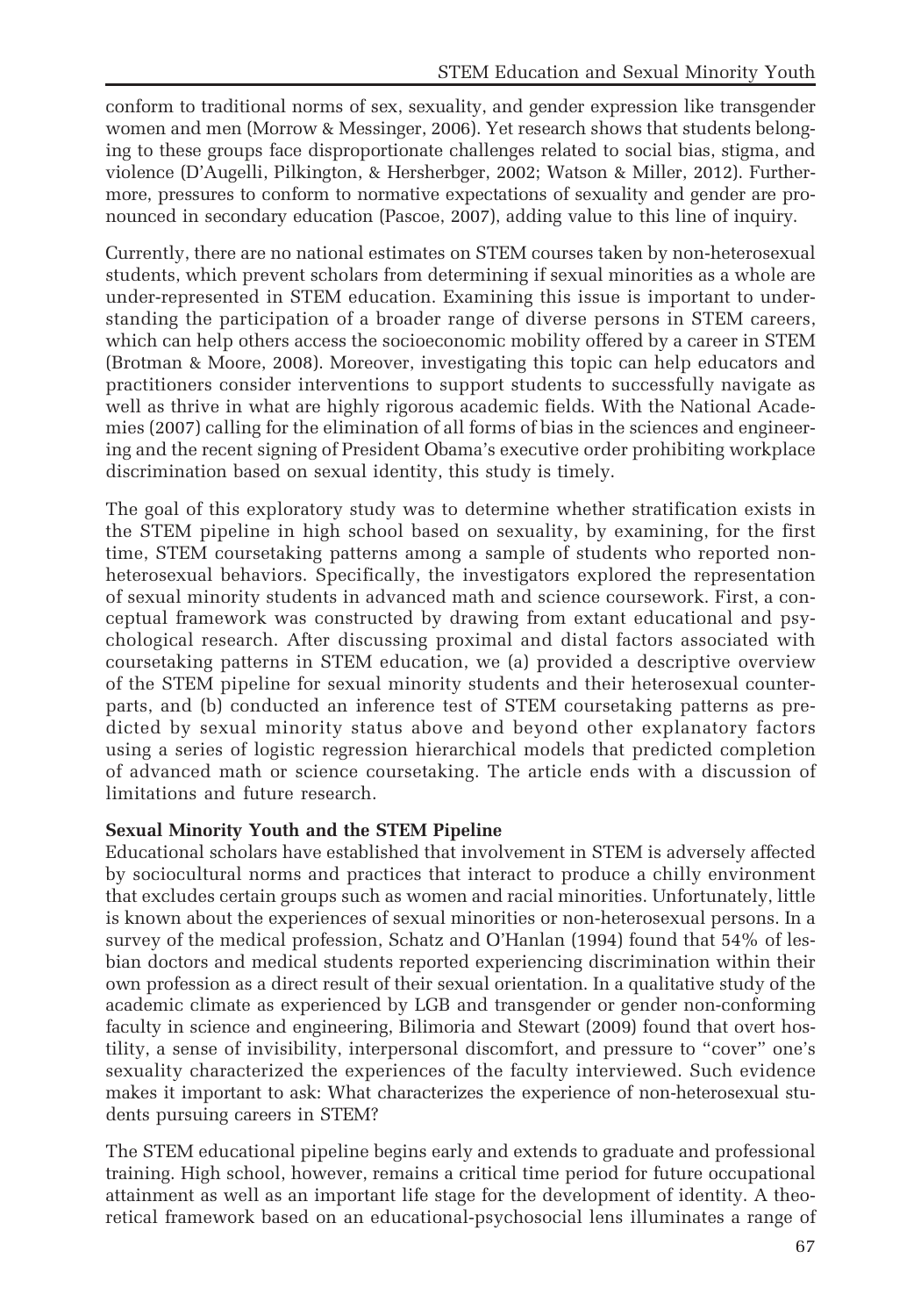factors that intersect the topic at hand, beginning with the reality that homophobia and heterosexism continue to oppress sexual minorities during formative schooling years (Kosciw, Greytak, Palmer, & Boesen, 2013). LGB youth, for example, are chronically bullied in school and taunted for their same-sex attractions or non-conforming sexual identities and social expressions (Cochran, 2001; Mustanski, Garafalo, & Emerson, 2010; Shilo & Savaya, 2012). Boys, compared with girls, seem to experience greater incidences of victimization and name-calling targeting their sexuality (D'Augelli et al., 2002; Pascoe, 2007), and bisexual youth have been found to be particularly vulnerable to peer victimization as negative bias towards bisexual people pervades within the gay community (Shilo & Savaya, 2012).

The prominence of identity development issues during high school can make sexual minorities vulnerable to minority stress, which stems from pervasive cultural and social prejudices (Meyer, 1995). Minority stress is associated with higher rates of depression, substance abuse, social isolation, as well as suicide (Herek, Gillis, & Cogan, 2009; Meyer, 2003). Without question, sexual minority students, like other minority groups, demonstrate courage, resilience, and other strengths-based qualities in the face of adversity (Morrow & Messinger, 2006). However, persistent risk factors make this population vulnerable to the rigorous and isolating nature of STEM education.

## Educational Outcomes and Sexual Minority Youth

During high school, students interested in pursuing STEM careers must take courses in advanced math and science courses. But there is reason to suspect that sexual minority students might participate in such courses at lower rates than their heterosexual peers. For example, sense of belonging, or the meaningful participation with the school environment, is a key facet in theories of educational retention and persistence (e.g., Tinto, 1993). Greater sense of belonging with the school environment essentially promotes academic functioning, social development, and overall educational advancement (Finn, 1989). But minority stress adversely affects sense of belonging (Deci, Vallerland, Pelletier, & Ryan, 1991), suggesting that among sexual minorities feelings of belonging within a school setting can be significantly compromised. This might decrease academic performance and, in some cases, lead to school dropout. Pearson, Muller, and Wilkinson (2007) found that LGB high school students had lower overall grades and took fewer college prep courses than their heterosexual peers. The investigators also found that the outcomes were significantly explained by a lack of school attachment (Pearson et al., 2007).

Within STEM-related courses, marginalization due to sexuality might be felt more acutely. Grunert and Bodner (2011) maintained that institutionally sanctioned attitudes within STEM fields fuel hegemonic cultural norms that constrain diverse forms of expressions and attitudes. For example, competition and dominance have been associated with successful advancement in math and science courses (Fisher & Waldrip, 1999). Yet such traditionally masculine and heterocentric values may make these courses unwelcoming for some sexual minorities (Antecol, Jong, & Steinberger, 2008; Toynton, 2007). Given that in math and science, completion of advanced high school courses is linked to the likelihood of attending and completing college and declaring a STEM major (Schneider, Swanson, & Riegle-Crumb, 1998; Tyson, Lee, Borman, & Hanson, 2007), it is worth investigating whether there really exists a meaningful difference in advanced math and science coursetaking between non-heterosexual students and their heterosexual peers.

# School-Level Factors

Attempting to identify coursetaking patterns among sexual minority students at the secondary level requires a framework that takes into consideration school-level factors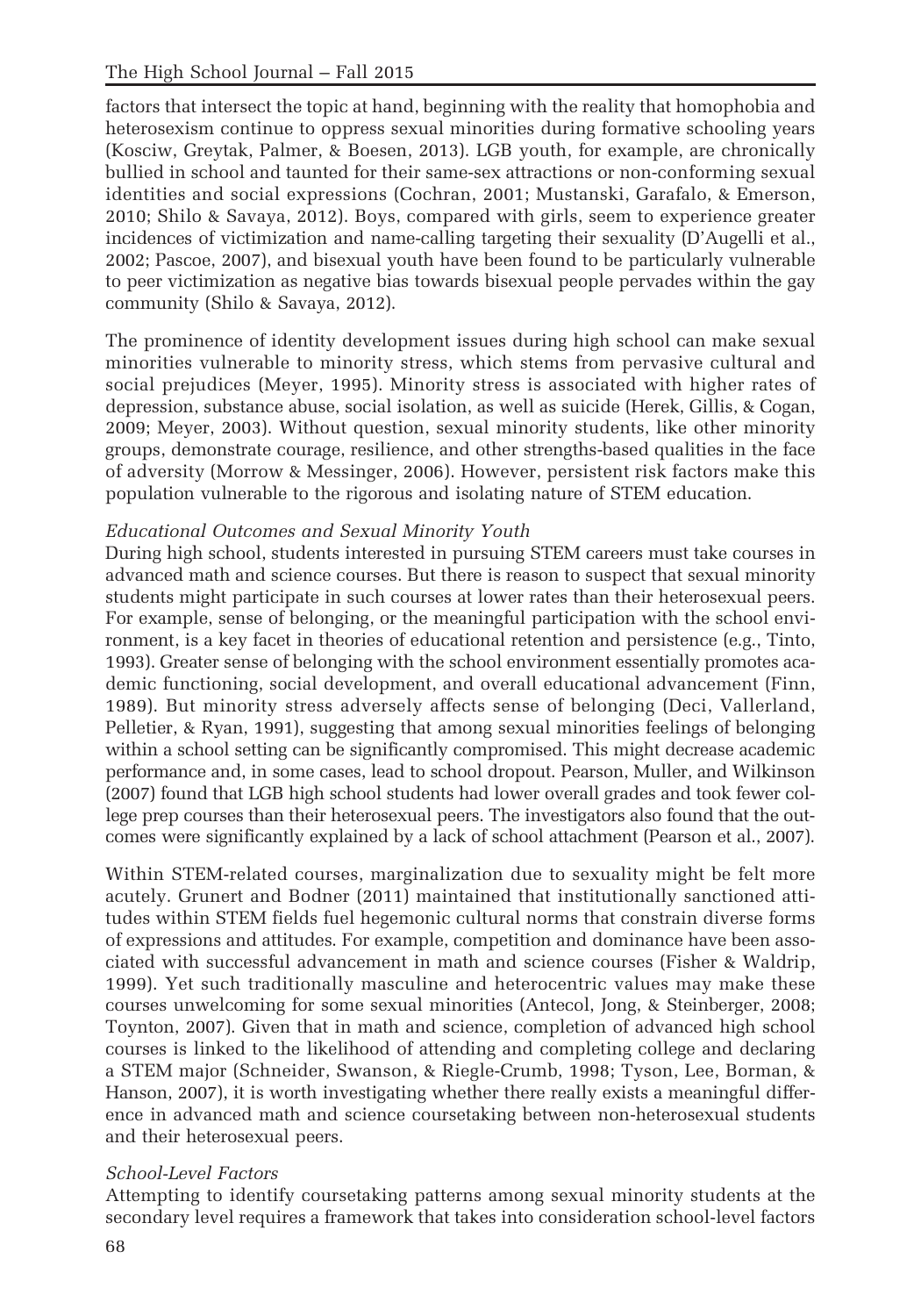related to academic performance. The schooling context can vary in ways that differentially affect students, such as mean income of the school, teacher profile, and the region of the U.S. The latter might have important implications for sexual minority students pursuing STEM. In many rural and inner-city high schools, boys who take advanced math and science coursework and strive for "professional" careers are often marginalized, and are labeled with derogatory names by their peers (Morris, 2008). Therefore, in rural high schools or schools that emphasize masculinity through sports participation, for example, the stigma associated with STEM coursetaking among some sexual minority boys may be exacerbated compared to other school settings. Another school-level factor to consider is the degree of visibility of religion. Wilkinson and Pearson (2009) reported that well-being and academic performance among sexual minority students was worst in schools where religion was a salient characteristic. The investigators concluded that sexual minorities in these schools were more likely to feel stigmatized, marginalized, and less attached to their schools and teachers.

Sexual minorities may experience greater discrimination and stressors based on social norms that restrict non-traditional forms of interpersonal attraction and expressions. This in turn might influence STEM coursetaking patterns in advanced math and science. Being able to account for effects of such conditions in relation to advanced math and science coursetaking can provide a more accurate look at the STEM educational experience for this population of high schoolers.

## The Current Study

Advanced STEM coursetaking in high school has implications for both short- and longterm STEM outcomes (Adelman, 1999; Federman, 2007; Wimberly & Noeth, 2005). By examining whether differences in participation in these courses exist between sexual minority students and their heterosexual peers, this study will cast initial light on a severely understudied area that can assist educators and policy makers. Null findings can serve to redirect attention to factors that might make it possible to thrive academically in STEM-related courses in the face individual and institutional oppression. Evidence of a participation gap, on the other hand, can spark new scholarship that deepens our understanding of risk factors and other explanatory variables leading to interventions that increase interest and persistence in STEM for a wider range of diverse students.

In this exploratory study, the following omnibus hypothesis was tested: Relative to heterosexual students, sexual minority students in high school will display overall lower rates of advanced math and science coursetaking after accounting for other individual- and school-level sources of variability. Sexual minority was broadly defined as students who reported same-sex attractions, relationships, or sexual experiences, or who reported a non-heterosexual sexual identity. To this end, the analysis was comprised of two parts: (a) a descriptive overview of the STEM pipeline for sexual minority students and their counterparts, and (b) inference tests using logistic regression models that predicted completion of advanced math or advanced science based on pipeline variables. The article ends with a discussion of finding implications, limitations, and future directions.

# Method

## Dataset

This study uses data from Add Health, which was initiated in 1994 to examine how adolescents' social contexts influence health and risk behaviors. The datasets contain thousands of variables on adolescents' families, schools, neighborhoods, and peers. The first wave of data collection (Wave I), with in-school surveys, in-home interviews, parent surveys, and school administrator surveys, was conducted with  $7<sup>th</sup>$  to  $12<sup>th</sup>$  graders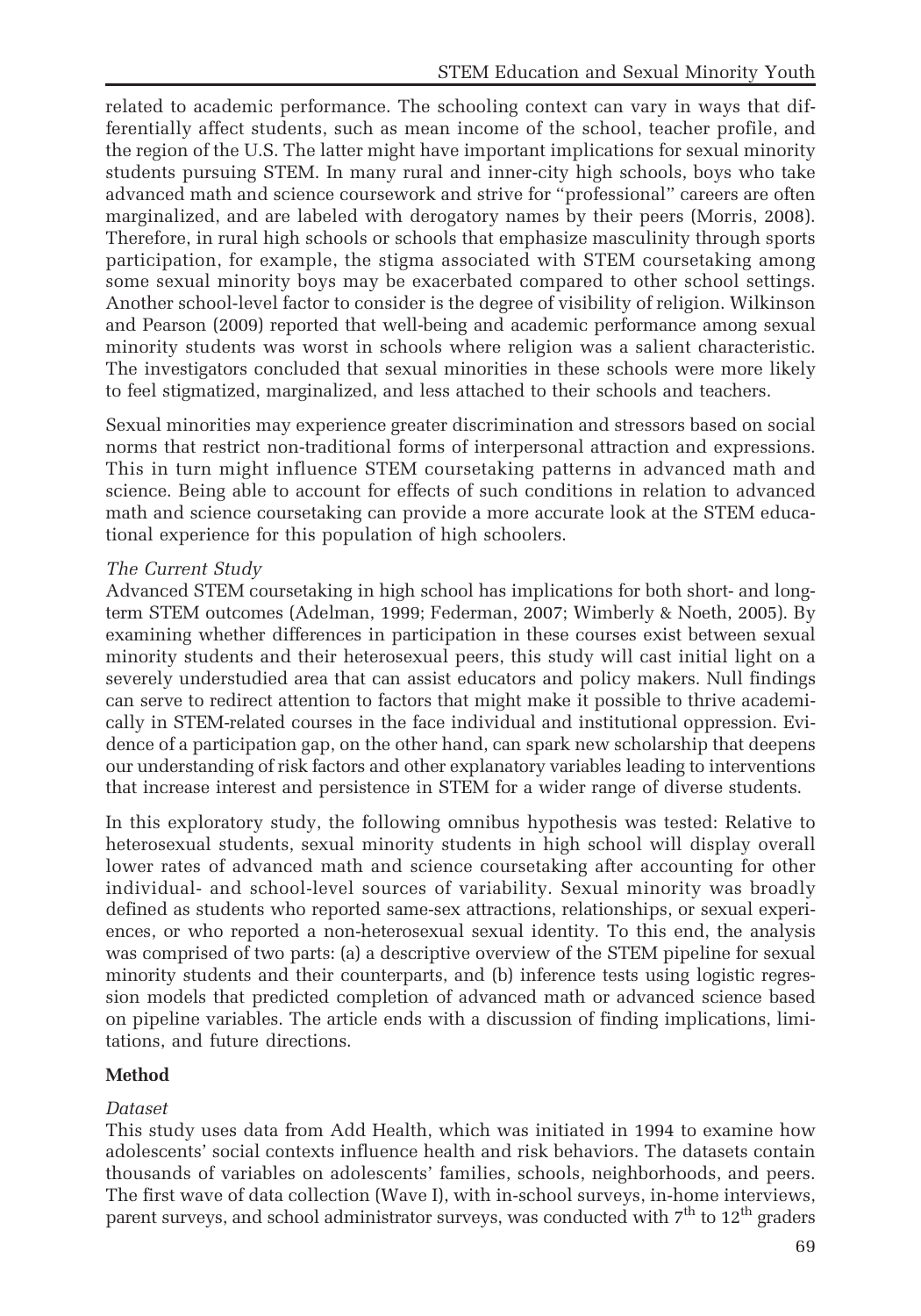between 1994 and 1995. The second wave (Wave II), with in-home interviews and school administrator surveys was conducted in 1996. The third wave (Wave III), with an in-home interview, was conducted in 2001–2002 when respondents were 18–26 years old. This evaluation is longitudinal and uses data from all three waves of data collection.

The sample of students was drawn from a clustered random sample of 80 high schools out of a sampling frame of 26,666 schools containing an 11<sup>th</sup> grade. Schools were clustered based on size, school type, urbanicity, region, and the percentage of white students. One feeder school for each participating high school was randomly selected in probability proportional to size when a feeder existed. In the 145 participating schools, 90,118 students completed the initial questionnaire. A sample of students stratified by sex and grade was then chosen to complete the in-home interviews. A total of 20,745 respondents participated in the first in-home data collection wave out of the 27,000 selected, a 77% response rate. The first wave of in-home interviews included oversamples of saturated schools (in which all students in the school were selected), adolescents with physical or cognitive disabilities, as well as adolescents from important yet underrepresented minority groups such as Black adolescent participants from well-educated families and ethnic minorities including Chinese, Cuban, and Puerto Rican. An effort was made to also oversample adolescents living together (e.g., twins, full- and half-siblings, non-related adolescents, and siblings of twins). One parent of each participating student was solicited for a Wave I survey, and 17,670 replied, for an 85% response rate. 14,738 students participated in Wave II in-home interviews, and 15,197 participated in Wave III in-home interviews.

To supplement the limited educational data in Add Health, the Adolescent Health and Academic Achievement (AHAA) study began in 2001 with the collection of high school transcripts. Researchers collected transcripts for 12,237 Add Health subjects based on the more than 1,200 schools they last attended. We used students' overall grade-point averages as calculated by the AHAA researchers based on transcript data. To account for incomplete response to AHAA, the researchers created a set of transcript sampling weights, which we used for our analyses reported here.

# Variables and Analytic Framework

Sexual-minority status. This study uses four indicators for sexual-minority status. The baseline variable of sexual-minority status was determined by self-reported attraction to members of the same sex, consistent with other work on the academic achievement of sexual-minority youth (e.g., Pearson et al., 2007; Russell & Joyner, 2001). In data collection Waves I and II, respondents were asked whether they were ever attracted to members of the same sex or members of the opposite sex. Any respondents who indicated they were attracted to any members of the same sex were classified as sexual-minority. A second restricted definition of sexual-minority was defined as having relationships with members of the same sex. A third definition of sexualminority status was used for anyone who indicated in Waves I and II having any romantic/sexual interaction with a member of the same sex. Therefore, the three aforementioned indicators of sexual-minority status were characterized by having (a) attraction to members of the same sex (b) relationships with members of the same sex or (c) romantic/sexual interaction with members of the same sex.

The fourth and most broad variable includes any individuals who identified relationships, attractions, or sexual experiences in Waves I, II, or III, along with those who identified themselves in Wave III as being sexual-minority based on their response to the question "Please choose the description that best fits how you think about yourself." Respondents who answered "mostly heterosexual (straight) but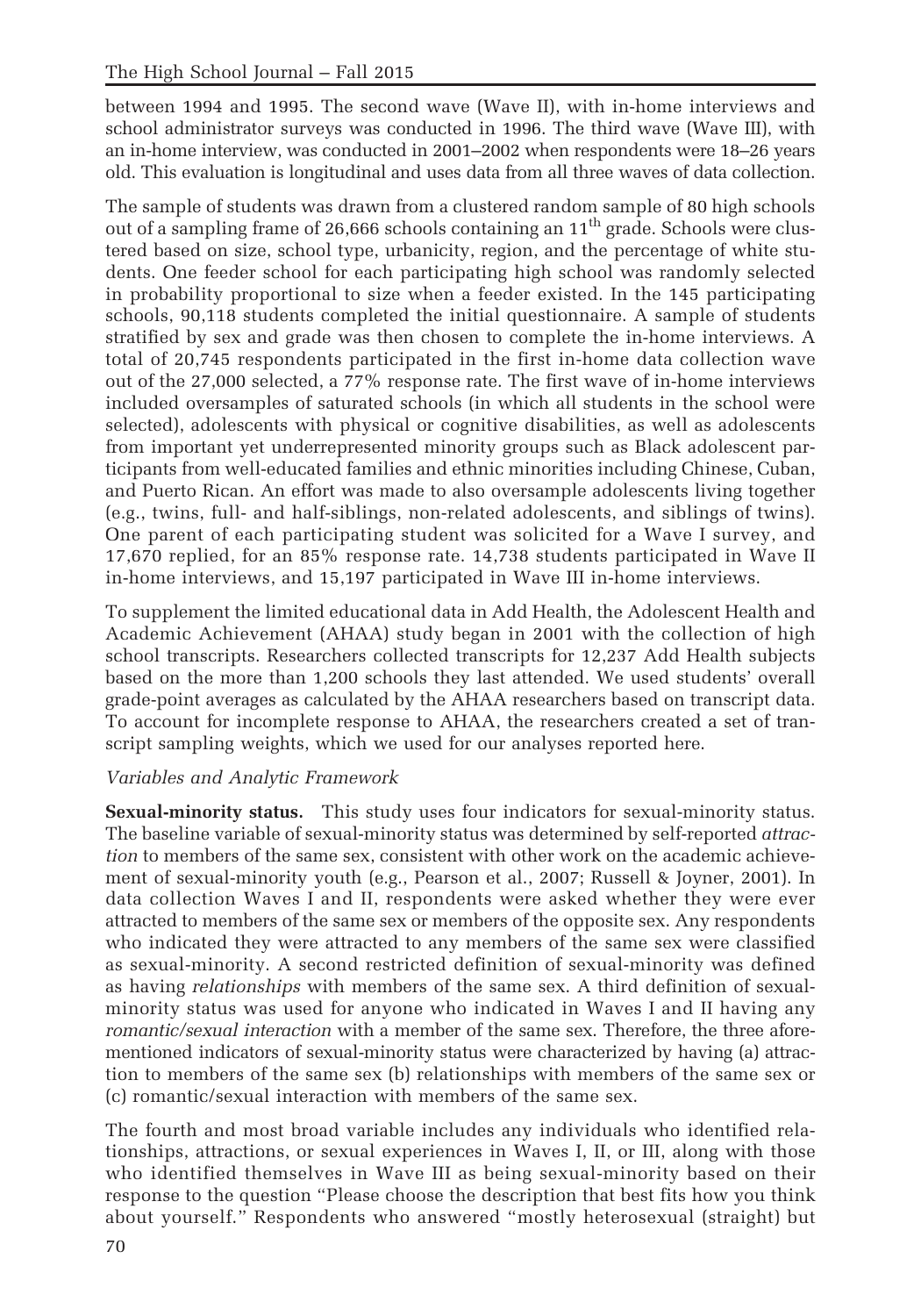somewhat attracted to people of your own sex" to "100% homosexual" were classified as sexual-minority based on their self-definition. The proportion of students classified as sexual-minority in each group was 8.1% for the baseline variable (attractions), 2.6% for the restricted variable (relationships), and 19.6% for the broad variable (inclusive). The correlations among the definitions were 0.54, for the baseline and broad indicators, 0.30 for the restricted and broad indicators, and 0.14 for the restricted and baseline indicators, indicating these were largely different groups of sexual-minority youth.

The empirical study of social phenomena often involves the examination of hierarchical or clustered data. Common examples in education contexts include the study of students who are nested within classrooms or the study of schools that are nested within districts. Such cases pose a challenge for the basic assumptions of ordinary least squares regression (OLS). However, by modeling the independent variables of one level as dependent variables in the next, multilevel regression techniques preserve these assumptions while allowing researchers to simultaneously estimate random and fixed effects at multiple levels in the hierarchy. The proposed research questions and data structure suggests that multilevel modeling was most appropriate for the present study.

Two outcome variables were considered. The first was an ordinal measure of the highest math level a student reached by the end of high school based on the AHAA transcript data. The categories were  $0 =$  no math,  $1 =$  basic/remedial math,  $2 =$  general/applied math,  $3 =$  pre-algebra,  $4 =$  algebra,  $5 =$  geometry,  $6 =$  algebra II,  $7 =$  advanced math (algebra III, finite math, statistics),  $8 =$  pre-calculus (including trigonometry), and  $9 =$  calculus. Based on previous research which broadened the traditional definition of advanced math and science course enrollment beyond state minimum requirements (Pearson, Crissey, & Riegle-Crumb, 2009), and U.S. Department of Education reports (2002, 2003), we chose to transform the outcome variable into a binary measure of advanced math enrollment such that course levels 7–9 were considered advanced levels of math study (Gottfried, Bozick, & Srinivasan, 2014). We considered algebra III, finite math, statistics, pre-calculus and calculus to be "advanced math." We used student AHAA transcript data to identify the students who enrolled in these courses throughout high school. Students who enrolled in these courses were coded "1," students who did not enroll in these courses during high school were coded "0."

The second outcome variable was an ordinal measure of the highest science level reached by the end of high school also based on the AHAA transcript data. The categories were  $0 = no$  science,  $1 = basic/remedial$  science,  $2 = general/Earth$  science,  $3 = \text{biology}, 4 = \text{chemistry}, 5 = \text{advanced science (biology II)}, \text{chemistry II}), \text{and}$  $6$  = physics. This variable was also transformed into a binary measure, with science course levels 5 and 6 considered advanced science enrollment (Gottfried, Bozick, & Srinivasan, 2014). That is, advanced biology, advanced chemistry, or physics were considered advanced science courses. The classification for advanced/non-advanced science courses we used was grounded by previous math and science coursetaking studies (e.g., Pearson, Crissey, & Riegle-Crumb, 2009) and national reports of high school coursetaking (U.S. Department of Education, 2002, 2003). Students who enrolled in at least one of these courses during high school were considered "advanced science takers" and were coded "1" for all analyses. Students who did not enroll in these courses were coded "0."

Multilevel modeling techniques are appropriate for a range of situations involving hierarchical data and a continuous outcome variable. However, in cases when the outcome variable is binary (e.g., advanced course enrollment) the use of a standard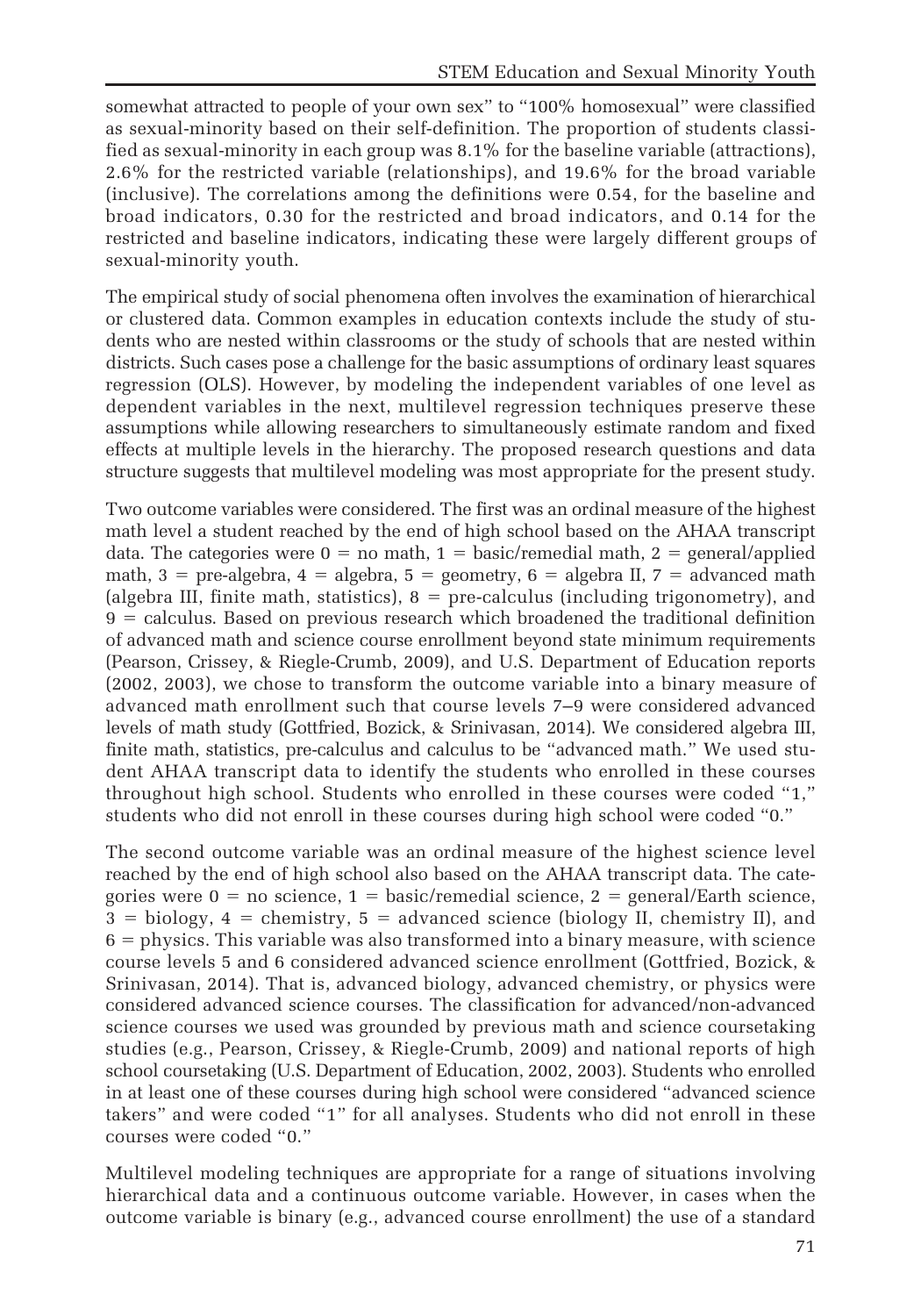regression model is inappropriate for several reasons. First, the predicted value for a binary outcome takes the form of a probability and therefore cannot be a linear function of the regression coefficients. Second, given the predicted outcome must be constrained to two values, the distribution cannot be normal. Third, the variance associated with the level-1 effect will, in cases of binary outcomes, not be homogenous. Therefore, multilevel logistic regression was used for the analyses in the present study. A two-level Bernoulli sampling model with a logit link function was used such that a basic multilevel logistic regression model could be expressed as the following equation:

$$
ADVCOURSE_{ij} = \gamma_0 + \gamma_1 SM_i + \gamma_2 SD_i + \gamma_3 AB_i + \gamma_4 AI_i + \gamma_5 FC_i + \gamma_6 SCH_j + (\varepsilon_{ij} + \mu_j)
$$

where  $ADVCOURSE_{ii}$  is the log of the odds of advanced math or science enrollment for student i in school j. Additional elements in the level 1 model are as follows:  $SM_i$  represents a binary indicator of sexual minority status,  $SD_i$  is the set of sociodemographic variables,  $AB_i$  refers to students' attitudinal/behavioral characteristics,  $AI_i$  refers to the set of measures of students' academic investments,  $FC_i$  refers to students' family composition and background, and  $SCH<sub>i</sub>$  represents a set of schoollevel characteristics. Notice that the model includes a composite residual that includes two error terms:  $\varepsilon_{ii}$  represents student-level, or within-school, error and  $\mu_i$ represents school-level, or between-school, error. It is the inclusion of both within and between school error terms that allows for random effects, multilevel modeling.

STATA 13 was used for all analyses (Statacorp, 2013). Following the recommendations of Raudenbush and Bryk (2002), we began by building an unconditional model to gauge the odds of advanced math and science course enrollment across the schools in the sample. Our next step was to develop a series of models with only student-level predictors before eventually testing a series of full, random-intercept models with predictors at both student and school levels. Specifically, Model 1 included students' sexual minority status as the only predictor. This allowed us to test any relationship between sexual minority status and the odds of advanced math or science course enrollment to determine if there was an unadjusted "sexual minority gap" in advanced math or science coursetaking. Models 2–5 then introduced a series of important student-level variables in order to test if individual characteristics mediate any found significant relationship between sexual minority status and advanced math and science coursetaking. In addition to sexual minority status we included the sociodemographic characteristics described above (sex, ethnicity/race, age, and household income) in Model 2. Model 3 then introduced student behavioral and attitudinal characteristics including to what degree a student reported feeling distressed in high school, using drugs, being religious, and whether or not the student reported having a close mentor. Model 4 introduced a series of variables we labeled as "academic investments," in the previous data description section, which included overall GPA (on a 0 to 4 average), modified Picture Vocabulary Test (PVT) score, and how many semesters of math and science a student attempted based on AHAA transcript data. Model 5 introduced the variables related to students' family and home life such as whether a student's parents were married and/or whether they experienced a divorce. We also chose to include parents' education levels. Our final model included all of the level-1 variables just described in addition to several school-level variables. These variables included a school's mean household income, mean GPA, and the percent of ethnic minority students within the school. School sector (i.e., public versus private) was also included. Additional school-level variables were the number of teachers, the percentage of teachers within a school who are women, percentage of new teachers, and percentage of teachers with graduate degrees. Lastly, we included school region and urbanicity. Model 6, therefore, tested for any effect sexual minority status may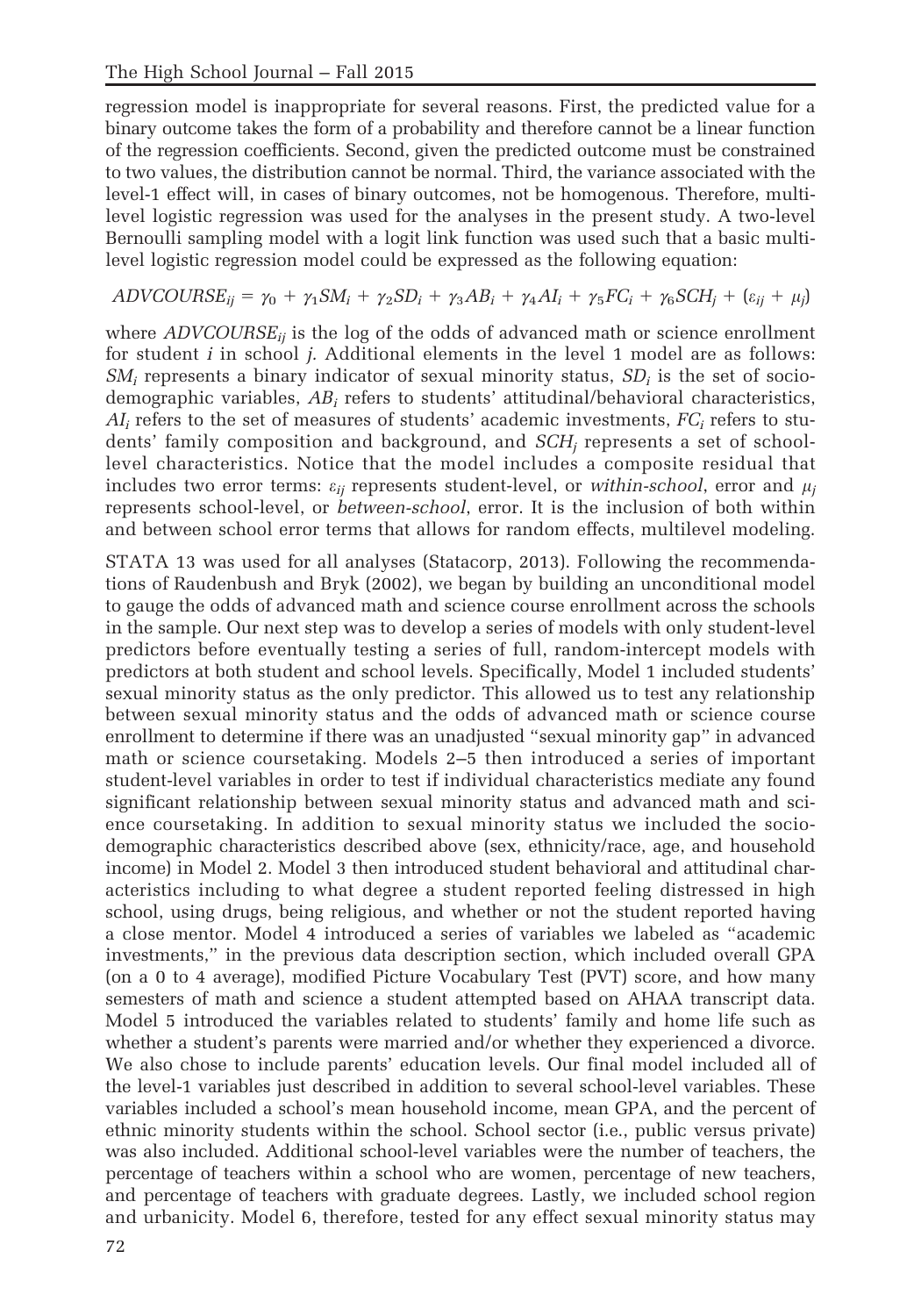have on enrollment in advanced math or science course in high school while testing for a range of mediating individual and school variables.

# Student-level Variables

Table 1 presents all student-level variables in the analysis as well as the outcomes. In Model 1, student sexual minority status was the primary focus of the present study and was modeled using a dichotomous measure where  $0 =$  non-sexual minority,  $1 =$  sexual minority. In Model 2, we included all socio-demographic variables. Sex was similarly coded, with  $0 =$  woman, man = 1. Dichotomous measures were also used for student ethnicity, where  $1 = \text{group membership}$ . Student age was measured

|                                             | Sexual Minority |           | Non-Sexual Minority |           |  |
|---------------------------------------------|-----------------|-----------|---------------------|-----------|--|
|                                             |                 | Standard  |                     | Standard  |  |
|                                             | Mean            | Deviation | Mean                | Deviation |  |
| Outcomes                                    |                 |           |                     |           |  |
| Advanced math coursetaking                  | 0.38            | 0.49      | 0.45                | 0.45      |  |
| Advanced science coursetaking               | 0.46            | 0.50      | 0.52                | 0.50      |  |
| Socio-demographic variables                 |                 |           |                     |           |  |
| Men                                         | 0.36            | 0.48      | 0.50                | 0.50      |  |
| Race                                        |                 |           |                     |           |  |
| White, non-Hispanic                         | 0.65            | 0.48      | 0.65                | 0.49      |  |
| <b>Black</b>                                | 0.20            | 0.40      | 0.21                | 0.40      |  |
| Hispanic                                    | 0.17            | 0.38      | 0.15                | 0.36      |  |
| Asian                                       | 0.10            | 0.30      | 0.10                | 0.30      |  |
| Age                                         | 14.97           | 1.64      | 14.99               | 1.71      |  |
| Household income (standardized)             | 0.09            | 0.94      | 0.08                | 0.96      |  |
| Attitudinal/behavioral variables            |                 |           |                     |           |  |
| <b>Drugs</b>                                | 1.22            | 1.43      | 0.93                | 1.24      |  |
| <b>Experienced</b> distress                 | 0.85            | 0.30      | 0.79                | 0.27      |  |
| Student is religious                        | 2.00            | 0.76      | 2.05                | 0.76      |  |
| Mentor                                      | 0.79            | 0.41      | 0.77                | 0.42      |  |
| Investments in schooling                    |                 |           |                     |           |  |
| Overall GPA                                 | 2.53            | 0.83      | 2.58                | 0.83      |  |
| Add health picture vocabulary<br>test score | 102.41          | 14.43     | 101.24              | 14.21     |  |
| Want to attend college                      | 4.47            | 0.99      | 4.48                | 0.99      |  |
| Math club participation                     | 0.04            | 0.20      | 0.04                | 0.18      |  |
| Science club participation                  | 0.04            | 0.20      | 0.04                | 0.19      |  |
| Attempted semesters with math               | 7.22            | 2.25      | 7.36                | 2.21      |  |
| Attempted semesters with science            | 6.24            | 2.22      | 6.39                | 2.21      |  |
| Family data                                 |                 |           |                     |           |  |
| Highest parental education                  |                 |           |                     |           |  |
| High school degree or less                  | 0.25            | 0.43      | 0.26                | 0.44      |  |
| Some college                                | 0.15            | 0.36      | 0.15                | 0.36      |  |
| BA degree or more                           | 0.11            | 0.31      | 0.09                | 0.36      |  |
| Parents religious                           | 2.35            | 0.67      | 2.44                | 0.64      |  |
| $\boldsymbol{n}$                            |                 | 980       |                     | 4310      |  |

Table 1: Descriptive Statistics for Student-Level Variables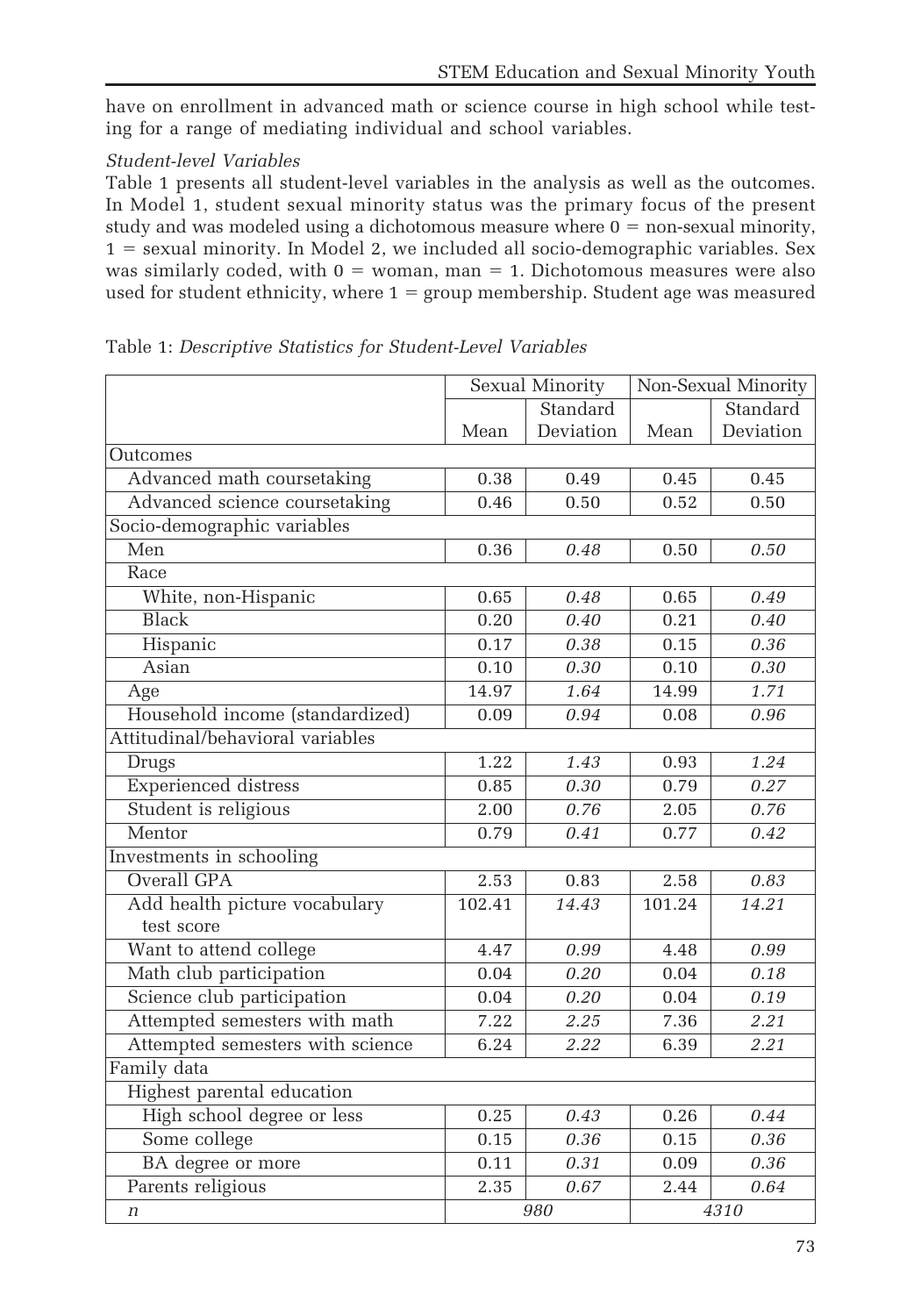in years. Student SES was proxied as reported annual household income. Household income was subsequently transformed and standardized to improve normality and interpretation (i.e., standard deviation units).

Model 3 introduced attitudinal/behavioral measures. Student drug use was measured on an ordinal scale ranging from 0 to 7 where one point is given for each drug students reported as having tried in Wave I of data collection. The degree to which a student had experienced psychological distress in their high school was modeled using a composite variable consisting of nine items from Wave III of the Add Health Survey. This measure ranged from  $0 =$  low psychological distress to  $3 =$  high psychological distress. The level at which a student reported having religious faith was assessed on scale ranging from  $0 =$  "religious faith is not important to me" to  $3 =$  "religious faith is more important than anything else." Students were also asked to report having a close mentor  $(0 =$  "an adult other than my parents has not made a positive difference at any time in my life",  $1 =$  "an adult other than my parents has made a positive difference at any time in my life").

In Model 4 we introduced measures of investments in schooling which included a student's cumulative high school GPA as well as a student's score on the Add Health Picture Vocabulary Test (PVT). The test consisted of 87 items and was administered to students at the start of data collection in Wave I. Postsecondary aspiration was modeled using a student's self-reported plans to attend college  $(1 = low$  aspirations to attend college,  $5 =$  high aspirations to attend college). A dichotomous measure of whether or not a student participated in math or science club while in high school was included ( $0 = did not participate$ ,  $1 =$  participated in math or science club). A count of the number of semesters a student enrolled in a math and science course ranged from 1 to 16.

Model 5 included measures of family life. The stability of a student's home was measured primarily through parent's marital status ("parents are married"  $= 1$  and "parents are divorced"  $= 1$ ). To assess the effect of parent education level we created three dummy variables indicating whether a student's parents graduated from high school (1 = yes), college (1 = yes) or graduate school (1 = yes). Finally, the degree to which parents held religious convictions was measured on a scale ranging from  $0 =$  "religious faith is not important to me" to  $3 =$  "religious faith is more important than anything else."

# School-level Variables

Model 6 introduced school-level measures, as presented in Table 2. Three of these measures were created by aggregating student characteristics within schools. The first was the school average log transformation of household income. The second was the school mean overall GPA and the third was a measure of the percent of minority students within a school. Additional school-level variables of interest were gathered from the Add Health school-administrator survey. These variables included school sector  $(0 =$  private school,  $1 =$  public school), the number of teachers within a school and the percentage of teachers who were women, new teachers, and teachers with MA degrees within the school. School region (West, Midwest, North, and South) and an indication of school urbanicity were also included in all multilevel models.

To aid with interpretation of the intercepts, all continuous and ordinal variables were grand-mean centered prior to analysis (Raudenbush & Bryk, 2002). Centering predictors around the grand mean transforms the intercept,  $\beta_{0j}$ , into the expected outcome for an average student rather than a student with a value on  $X_{ij}$  equal to 0. All dichotomous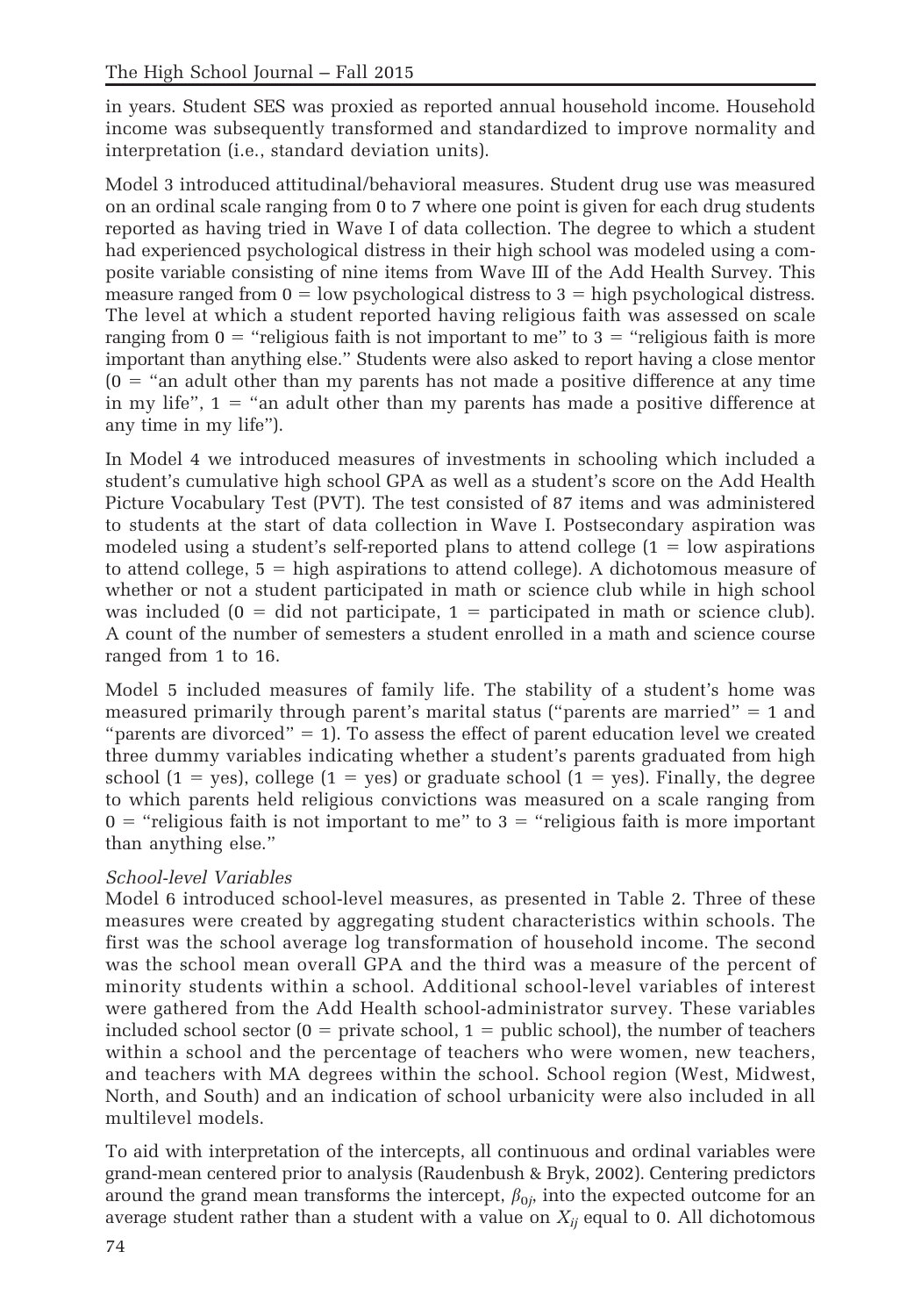|                                             |       | Standard  |
|---------------------------------------------|-------|-----------|
|                                             | Mean  | deviation |
| School-level variables                      |       |           |
| School mean household income (standardized) | 0.00  | 0.45      |
| School mean GPA                             | 2.53  | 0.35      |
| School percent ethnic minority              | 0.48  | 0.35      |
| School sector                               | 0.84  | 0.37      |
| Number of teachers                          | 66.73 | 34.39     |
| Percent women teachers                      | 58.03 | 14.71     |
| Percent new teachers                        | 9.32  | 10.85     |
| School region                               | 2.39  | 1.02      |
| Urban                                       | 0.31  | 0.46      |
| Suburban                                    | 0.53  | 0.49      |

Table 2: Descriptive Statistics for School-Level Variables

variables were kept in their original metric. The intercept was allowed to vary between schools. All additional slopes were fixed.

#### Results

#### Advanced Math Enrollment

Table 3 presents the results of multilevel logistic regression models predicting advanced math course enrollment. All coefficients are reported as odds ratios ("OR") and therefore can be interpreted as an increase or decrease in the likelihood of having taken advanced math courses in high school. A higher odds reflects a more favorable outcome in these models.

Model 1 included student sexual minority status as the only predictor. Students who were sexual minority youth were significantly less likely to enroll in advanced math courses by high school graduation compared to non-sexual minority students ( $OR = 0.71$ ;  $p < .001$ ). This suggested an unadjusted sexual-minority gap which arose when no other variables were included in the model.

Model 2 added student sex, ethnicity, age and household income. Compared to women, men were significantly less likely to enroll in advanced math (OR =  $0.77$ ;  $p < .001$ ). Black (OR = 0.55;  $p < .000$ ) and Hispanic (OR = 0.68;  $p < .01$ ) students were also less likely to enroll in advanced math courses. Similarly, students who entered high school at older ages were significantly less likely to enroll in advanced math  $(OR = 0.90;$  $p < .001$ ). On the other hand, Asian students were more than twice as likely to enroll in advanced math (OR = 2.46;  $p < .001$ ). Students from household with higher incomes were associated with increased likelihood of advanced math enrollment  $(OR = 1.53; p < 001)$ . After controlling for gender, ethnicity, age and household income, the estimated odds and significance level associated with the sexual minority status indicator remained unchanged; sexual minority students were significantly less likely to enroll in advanced math courses in high school (OR =  $0.71$ ;  $p < .001$ ).

Model 3 added students' feelings of distress, frequency of drug use, religious conviction, and having a close mentor to the model. Each of these variables was significantly associated with an increased or decreased likelihood of advanced math course enrollment. Experiencing elevated levels of distress significantly decreased the odds of enrolling in advanced math courses (OR =  $0.61; p < .001$ ). Likewise, higher drug use lowered the odds of advanced coursetaking ( $OR = 0.77$ ;  $p < .001$ ). Having a higher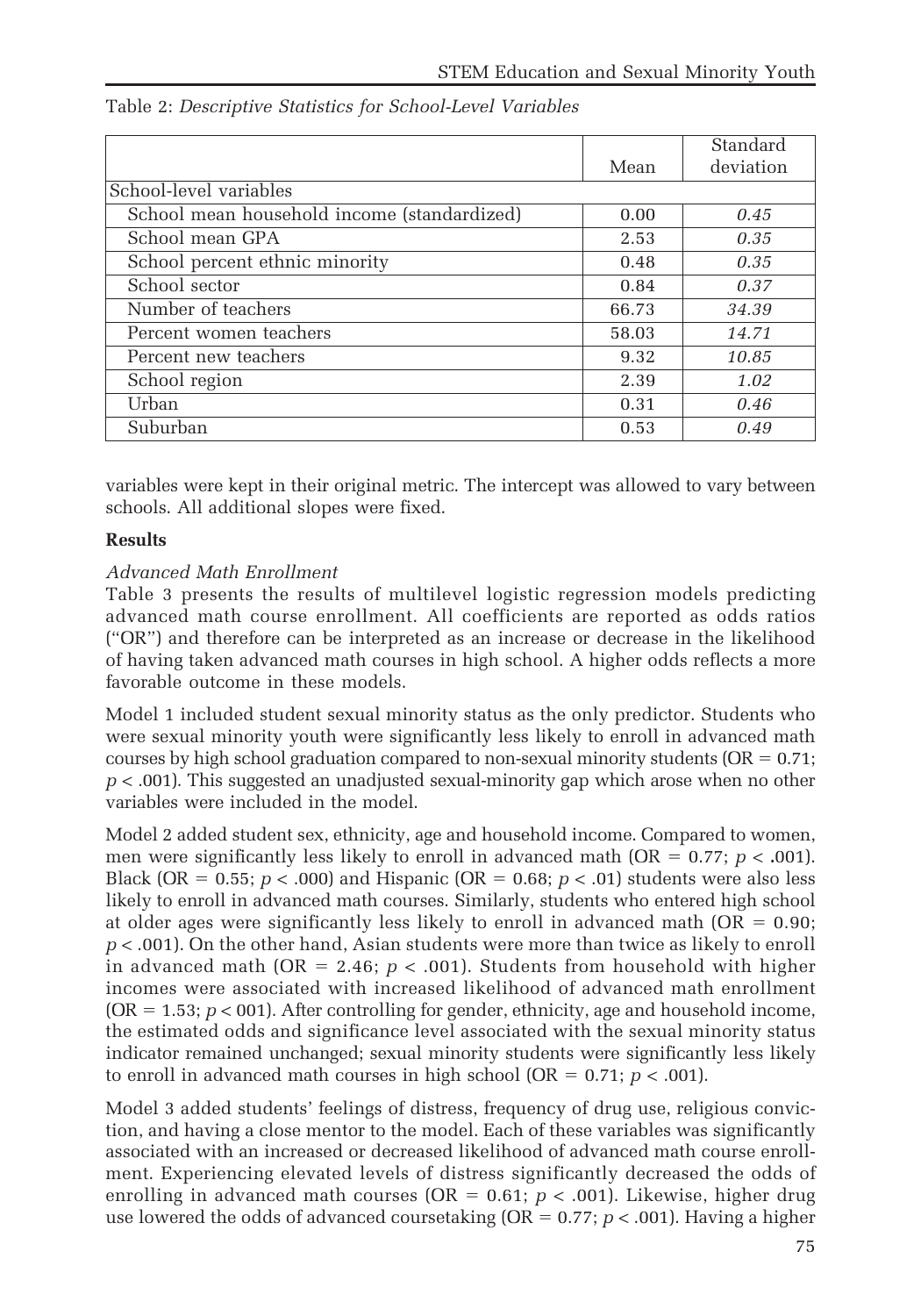# Table 3: Odds Ratios from Logistic Regression Models Predicting Advanced Math Course Enrollment

|                                |           |           |                         |           |           | Two       |
|--------------------------------|-----------|-----------|-------------------------|-----------|-----------|-----------|
|                                |           |           |                         |           |           | Level     |
|                                |           |           | Individual Level Models |           |           | Model     |
|                                | Model 1   | Model 2   | Model 3                 | Model 4   | Model 5   | Model 6   |
| Intercept                      | $0.81*$   | 0.90      | $0.43***$               | $0.00***$ | $0.00***$ | $0.01***$ |
|                                | (0.08)    | (0.14)    | (0.08)                  | (0.00)    | (0.00)    | (0.01)    |
| <b>Student-level variables</b> |           |           |                         |           |           |           |
| Sexual minority                | $0.71***$ | $0.71***$ | $0.78**$                | 0.90      | 0.89      | 0.88      |
|                                | (0.06)    | (0.06)    | (0.07)                  | (0.10)    | (0.10)    | (0.10)    |
| Men                            |           | $0.77***$ | $0.77***$               | $1.21*$   | 1.18      | 1.18      |
|                                |           | (0.05)    | (0.05)                  | (0.11)    | (0.10)    | (0.10)    |
| Hispanic                       |           | $0.68**$  | $0.68**$                | 0.86      | 0.88      | 0.82      |
|                                |           | (0.08)    | (0.09)                  | (0.14)    | (0.15)    | (0.14)    |
| White                          |           | 1.07      | 1.16                    | 0.89      | 0.92      | 0.96      |
|                                |           | (0.14)    | (0.15)                  | (0.15)    | (0.16)    | (0.16)    |
| <b>Black</b>                   |           | $0.55***$ | $0.52***$               | 0.73      | 0.76      | 0.74      |
|                                |           | (0.08)    | (0.08)                  | (0.14)    | (0.15)    | (0.14)    |
| Asian                          |           | $2.46***$ | $2.40***$               | $1.80*$   | $1.78*$   | $1.73*$   |
|                                |           | (0.40)    | (0.40)                  | (0.40)    | (0.40)    | (0.39)    |
| Student's Age                  |           | $0.90***$ | 0.95                    | $0.92*$   | $0.92*$   | $0.89**$  |
|                                |           | (0.02)    | (0.02)                  | (0.03)    | (0.03)    | (0.03)    |
| Household Income               |           | $1.53***$ | $1.51***$               | 1.10      | 1.05      | 1.03      |
|                                |           | (0.06)    | (0.06)                  | (0.06)    | (0.06)    | (0.06)    |
| <b>Distress</b>                |           |           | $0.61***$               | 0.76      | 0.76      | 0.77      |
|                                |           |           | (0.08)                  | (0.13)    | (0.13)    | (0.13)    |
| <b>Drugs</b>                   |           |           | $0.77***$               | 1.05      | 1.05      | 1.05      |
|                                |           |           | (0.02)                  | (0.04)    | (0.04)    | (0.04)    |
| Student is religious           |           |           | $1.22***$               | 1.04      | 1.02      | 1.04      |
|                                |           |           | (0.06)                  | (0.06)    | (0.07)    | (0.07)    |
| Student has a mentor           |           |           | $1.59***$               | 1.18      | 1.18      | 1.17      |
|                                |           |           | (0.13)                  | (0.13)    | (0.13)    | (0.13)    |
| Student's Overall GPA          |           |           |                         | $1.22***$ | $1.21***$ | $1.25***$ |
|                                |           |           |                         | (1.13)    | (1.13)    | (1.17)    |
| PVT score                      |           |           |                         | $1.03***$ | $1.03***$ | $1.03***$ |
|                                |           |           |                         | (0.00)    | (0.00)    | (0.00)    |
| Want college                   |           |           |                         | $1.43***$ | $1.43***$ | $1.43***$ |
|                                |           |           |                         | (0.09)    | (0.09)    | (0.09)    |
| Try Math                       |           |           |                         | $1.65***$ | $1.65***$ | $1.62***$ |
|                                |           |           |                         | (0.04)    | (0.04)    | (0.04)    |
| Math Club                      |           |           |                         | 1.50      | 1.54      | 1.53      |
|                                |           |           |                         | (0.39)    | (0.39)    | (0.39)    |
| Parent are married             |           |           |                         |           | 1.12      | 1.16      |
|                                |           |           |                         |           | (0.17)    | (0.17)    |
| Parents are divorced           |           |           |                         |           | 0.93      | 0.96      |
|                                |           |           |                         |           | (0.16)    | (0.17)    |
| Parents completed              |           |           |                         |           | $0.82*$   | $0.80*$   |
| high school                    |           |           |                         |           | (0.08)    | (0.08)    |
| Parents attended               |           |           |                         |           | 1.21      | 1.19      |
| some college                   |           |           |                         |           | (0.15)    | (0.14)    |
| Parents graduated              |           |           |                         |           | 1.07      | 1.03      |
| from college                   |           |           |                         |           | (0.16)    | (0.16)    |
|                                |           |           |                         |           |           |           |

Continued on next page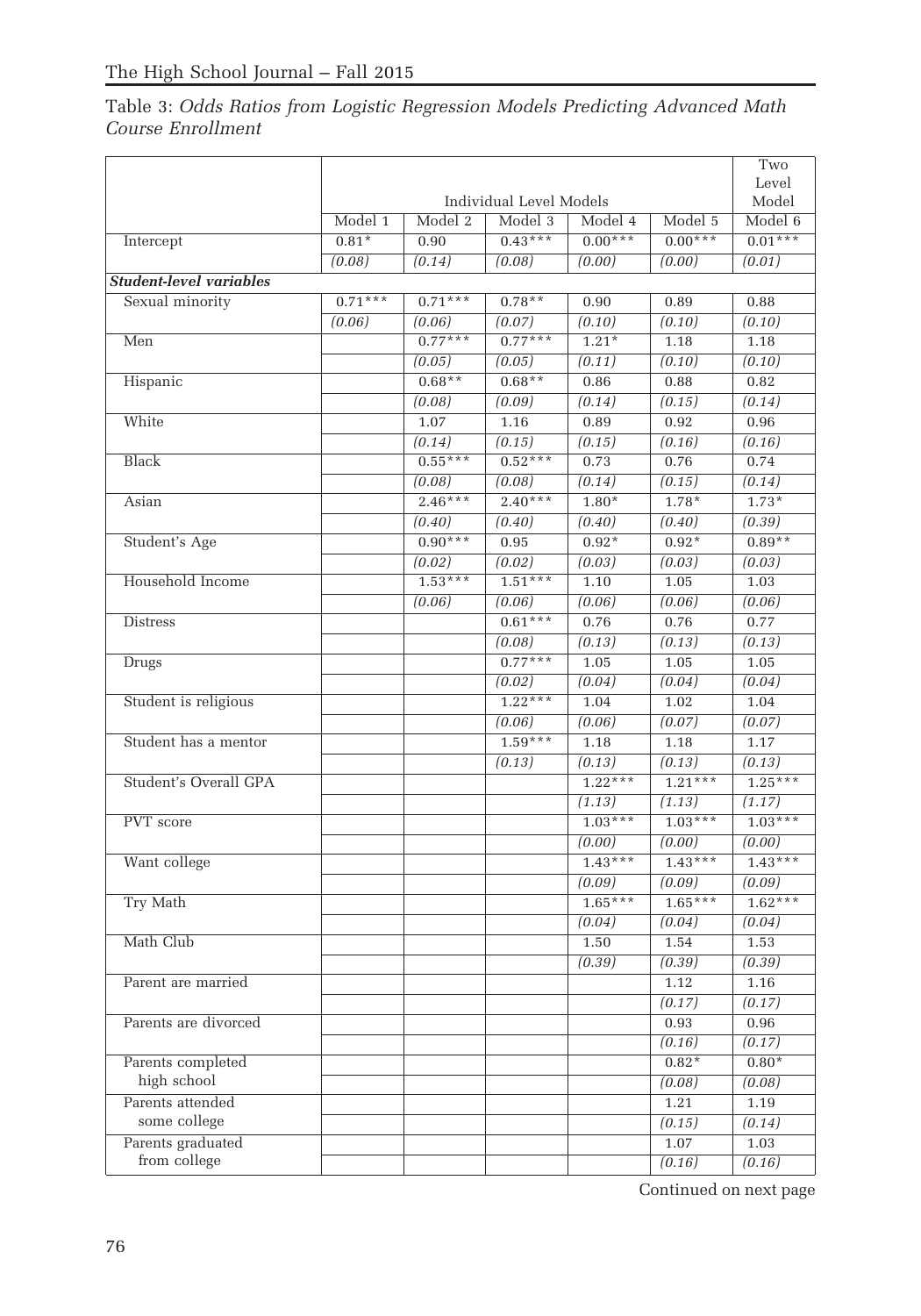## Table 3: Continued

|                               |                         |         |         |         |         | Two       |
|-------------------------------|-------------------------|---------|---------|---------|---------|-----------|
|                               |                         | Level   |         |         |         |           |
|                               | Individual Level Models |         |         |         |         | Model     |
|                               | Model 1                 | Model 2 | Model 3 | Model 4 | Model 5 | Model 6   |
| Parents are religious         |                         |         |         |         | 1.02    | 1.02      |
|                               |                         |         |         |         | (0.09)  | (0.09)    |
| <b>School-level variables</b> |                         |         |         |         |         |           |
| School mean household         |                         |         |         |         |         | $2.67**$  |
| income                        |                         |         |         |         |         | (0.88)    |
| School mean GPA               |                         |         |         |         |         | $0.24***$ |
|                               |                         |         |         |         |         | (0.09)    |
| School percent minority       |                         |         |         |         |         | 2.17      |
|                               |                         |         |         |         |         | (0.96)    |
| Public                        |                         |         |         |         |         | 0.92      |
|                               |                         |         |         |         |         | (0.29)    |
| Number of teachers            |                         |         |         |         |         | 1.00      |
|                               |                         |         |         |         |         | (0.00)    |
| Percent women teachers        |                         |         |         |         |         | 1.00      |
|                               |                         |         |         |         |         | (0.00)    |
| Percent new teachers          |                         |         |         |         |         | 0.98      |
|                               |                         |         |         |         |         | (0.01)    |
| Percent teachers with         |                         |         |         |         |         | 1.00      |
| graduate degrees              |                         |         |         |         |         | (0.01)    |
|                               |                         |         |         |         |         | $1.01***$ |
|                               |                         |         |         |         |         | (0.00)    |
| School region                 |                         |         |         |         |         | $1.50***$ |
|                               |                         |         |         |         |         | (0.17)    |
| Urban                         |                         |         |         |         |         | 1.32      |
|                               |                         |         |         |         |         | (0.48)    |
| Suburban                      |                         |         |         |         |         | 1.21      |
|                               |                         |         |         |         |         | (0.39)    |
| $\boldsymbol{n}$              |                         |         |         |         |         |           |
| Level 1                       | 5,300                   | 5,300   | 5,300   | 5,300   | 5,300   | 5,300     |
| Level 2                       | 121                     | 121     | 121     | 121     | 121     | 121       |

Note: \*\*\*  $p < 0.001$ , \*\*  $p < 0.01$ , \*  $p < 0.05$ .

level of religiosity (OR = 1.22;  $p < .001$ ) or having a close mentor (OR = 1.59;  $p < .001$ ) both were associated with an increased odds of advanced math enrollment. The inclusion of these variables fully mediated any statistically-significant prediction of student age, which had previously been statistically significant in Model 2.

Adding distress, drug use, religious conviction, and having a close mentor slightly reduced the size of the odds on the sexual minority status variable ( $OR = 0.71$ ;  $p < .01$ ). Regardless, the model suggested that after controlling for distress, drug use, religious conviction, and having a close mentor, the measure for sexual minority status continued to suggest that these students were still less likely than non-sexual minority students to enroll in advanced math courses in high school. Estimated odds ratios associated with being a man and Hispanic remained unchanged and significant, suggesting that statistically controlling for behavioral characteristics did not temper any effect attributable to being a man and Hispanic.

Model 4 added student academic variables including GPA, PVT score, postsecondary ambitions, semesters of math completed in high school, and participation in math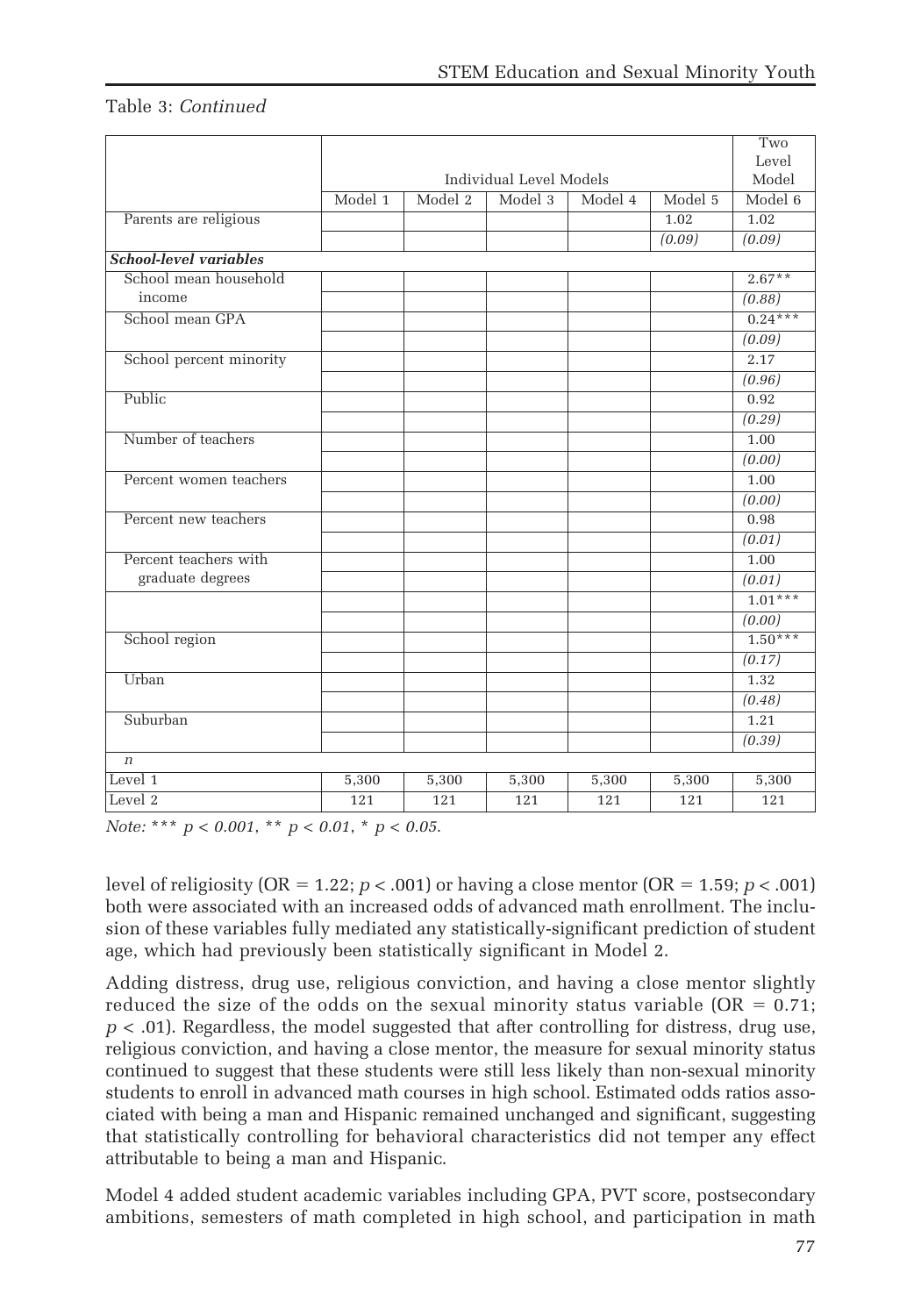club. There was a large significant association between students' overall high school GPA and the likelihood of their enrolling in advanced math courses in high school  $(OR = 12.20; p < .001)$ . Students' PVT score  $(OR = 1.03; p < .001)$ , having ambitions for postsecondary education ( $OR = 1.43$ ;  $p < .001$ ) and consistent enrollment in math courses throughout high school (OR = 1.65;  $p < .001$ ) were also significantly associated with increased odds of advanced math coursetaking. Participation in math club in high school had no effect. The estimated odds of advanced math enrollment among sexual minority students was no longer statistically significant; this implied that sexual minority students were no less likely than non-sexual minority students to enroll in advanced math courses once accounting for overall GPA, PVT achievement, the number of semesters with math, and postsecondary ambitions. As for other measures in the model, the estimated odds associated with being a male was mediated by the addition of academic investment variables such that men now appear significantly more likely to enroll in advanced math courses by high school graduation ( $OR = 1.21$ ;  $p < .05$ ). The negative relation between advanced math enrollment and identifying as Black and Hispanic was no longer significant. While the size of the effect associated with identifying as Asian diminished, the coefficient remained significant ( $OR = 1.80$ ,  $p < .05$ ). The estimated odds associated with distress, drug use, religious conviction and having a mentor were no longer statistically significant after controlling for students' academic profiles. Interestingly, the coefficient estimated for student age became significant again (OR =  $0.92$ ;  $p < .05$ ), suggesting that older students were less likely to enroll in advanced math courses in high school once academic profile characteristics were included.

Model 5 added variables related to students' home and family life. Marital stability at home, education level, and degree of religious conviction of students' parents were not significantly associated with advanced math enrollment. However, the inclusion of these variables mediated the estimated effect of being a man, such that men were no longer significantly more likely than women to enroll in advanced math courses. The measure of sexual minority status continued to no longer be statistically significant as was the case in Model 4.

Model 6 introduced school-level variables in a level-2 model. School average family income was associated with a significant improvement in the odds of advanced course enrollment among high school students (OR = 2.46;  $p < .01$ ). More specifically, students from schools with average household incomes one standard deviation above the mean were more than twice as likely to enroll in advanced math courses by high school graduation. The percent of teachers with graduate degrees was also significantly associated with an increase likelihood of advanced math enrollment, though the effect was modest ( $OR = 1.01$ ;  $p < .001$ ). Students from schools in different regions of the country were one and half times more likely to take advanced math  $(OR = 1.50;$  $p < .001$ ). The percentage of teachers who are women within a school appeared to negatively associate with the likelihood of advanced math enrollment  $(OR = .98)$ ;  $p < .05$ , though the effect was moderate. School aggregate GPA significantly decreased the odds of advanced course enrollment ( $OR = .24$ ;  $p < .001$ ).

After controlling for school-level variables the sexual minority indicator still remained non-significant, which suggested that given the lack of significance in a main model such as this, there was little support for testing the existence of cross-level interactions between sexual minority status and school characteristics. Asian students were significantly more likely to enroll in advanced math courses ( $OR = 1.73$ ;  $p < .05$ ) compared to students of other ethnic backgrounds. Student age was associated with a significant decrease in odds of advance math coursetaking  $(OR = 0.89; p < .01)$ .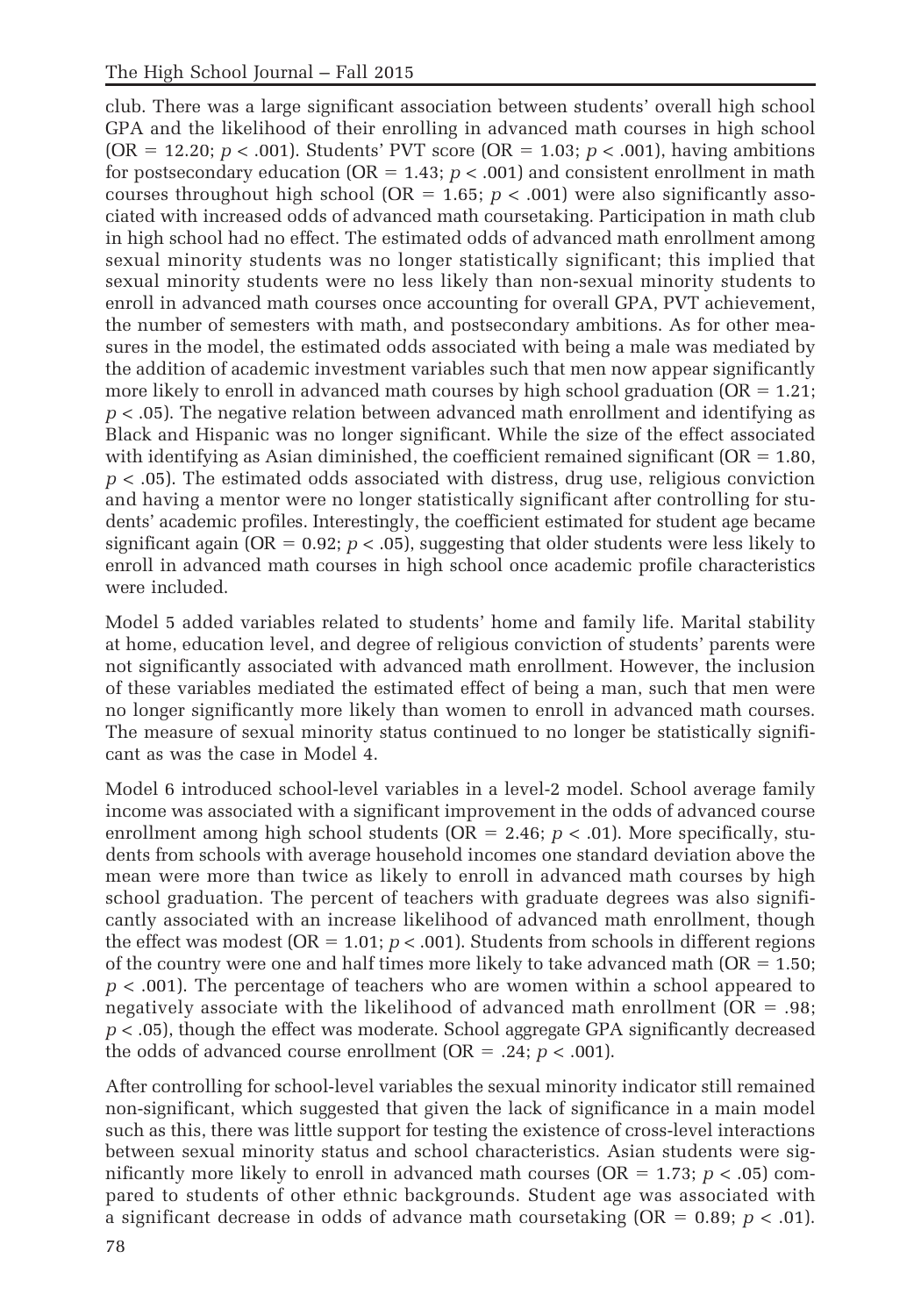Overall GPA (OR = 12.5;  $p < .001$ ), PVT score (OR = 1.03;  $p < .001$ ), postsecondary ambitions ( $OR = 1.43$ ;  $p < .001$ ) and consistent math enrollment throughout high school (OR =  $1.62$ ;  $p < .001$ ) were also significantly associated with increased likelihood of advanced math coursetaking.

## Advanced Science Enrollment

Table 4 presents the odds ratios of multilevel logistic regression models predicting advanced science course enrollment. Model 1 included student sexual minority status as the only variable. Similar to advanced math enrollment, sexual minority students were significantly less likely to enroll in advanced science courses by the time they graduate from high school ( $OR = .73$ ;  $p < .001$ ). This was the unadjusted sexual minority gap, as seen in Model 1 for advanced math coursetaking.

Model 2 added socio-demographic variables. Compared to women, men were significantly less likely to enroll in advanced science courses in high school ( $OR = 0.84$ ;  $p < .05$ ). Asian students were more than twice as likely to enroll in advanced science  $(OR = 2.23; p < .001)$ . Having a higher household income was associated with increased odds (OR =  $1.37; p < .001$ ). Student age and ethnicity were not significantly associated with advanced science coursetaking. The estimated odds associated with sexual minority status was unchanged from Model 1 (OR = .73;  $p < .001$ ), which suggested that gender, ethnicity, age and income did not attenuate any effect attributable to sexual minority status.

Model 3 added behavioral/attitudinal student characteristics. Experiencing elevated levels of distress in high school was associated with decreased odds of advanced science course enrollment (OR = .71;  $p < .05$ ). Increased drug use also decreased the likelihood of advanced science coursetaking  $(OR = .91; p < .001)$ . On the other hand, student religiosity ( $OR = 1.19$ ;  $p < .001$ ) and having a close mentor in high school (OR = 1.38;  $p < .001$ ) significantly increased a student's odds of advanced science enrollment.

The estimated odds of advanced science coursetaking for sexual minority students diminished slightly (OR = .79;  $p < .05$ ). However, the coefficient remained statistically significant; therefore, sexual minority students were less likely to enroll in advanced science courses in high school, even after controlling for gender, ethnicity, age, household income, distress, drug use, religious conviction, and having a close mentor. Men continued to be less likely to enroll in advanced science courses (OR  $= 0.84$ ;  $p < .001$ ) while Asian students were twice as likely to enroll (OR = 2.15; p < 001). Student age, which was not significant in Model 2, became significant here in Model 3 (OR = 1.06;  $p < .05$ ). Therefore, we concluded that older students were significantly more likely to enroll in advanced science courses once controlling for levels of distress and drug use as well as having religious conviction and a close mentor.

Model 4 added academic variables. Similar to advanced math enrollment, overall student GPA was significantly associated with increased odds of advanced science enrollment (OR = 3.27;  $p < .001$ ) even though the estimated size of the odds was much smaller compared to the previous set of models estimating the effect of cumulative GPA on advanced math enrollment ( $OR = 12.20$ ;  $p < .001$ ). Higher PVT score (OR = 1.02;  $p < .001$ ), wanting to attend college (OR = 1.12;  $p < .05$ ) and the number of semesters of science attempted ( $OR = 2.30$ ;  $p < .001$ ) were also significant predictors of advanced science coursetaking. Science club participation had no statisticallysignificant prediction coursetaking, parallel to our findings for math club participation.

The measure for students' sexual minority status was no longer significant after controlling for academic measures. Similarly, men were no longer more likely than women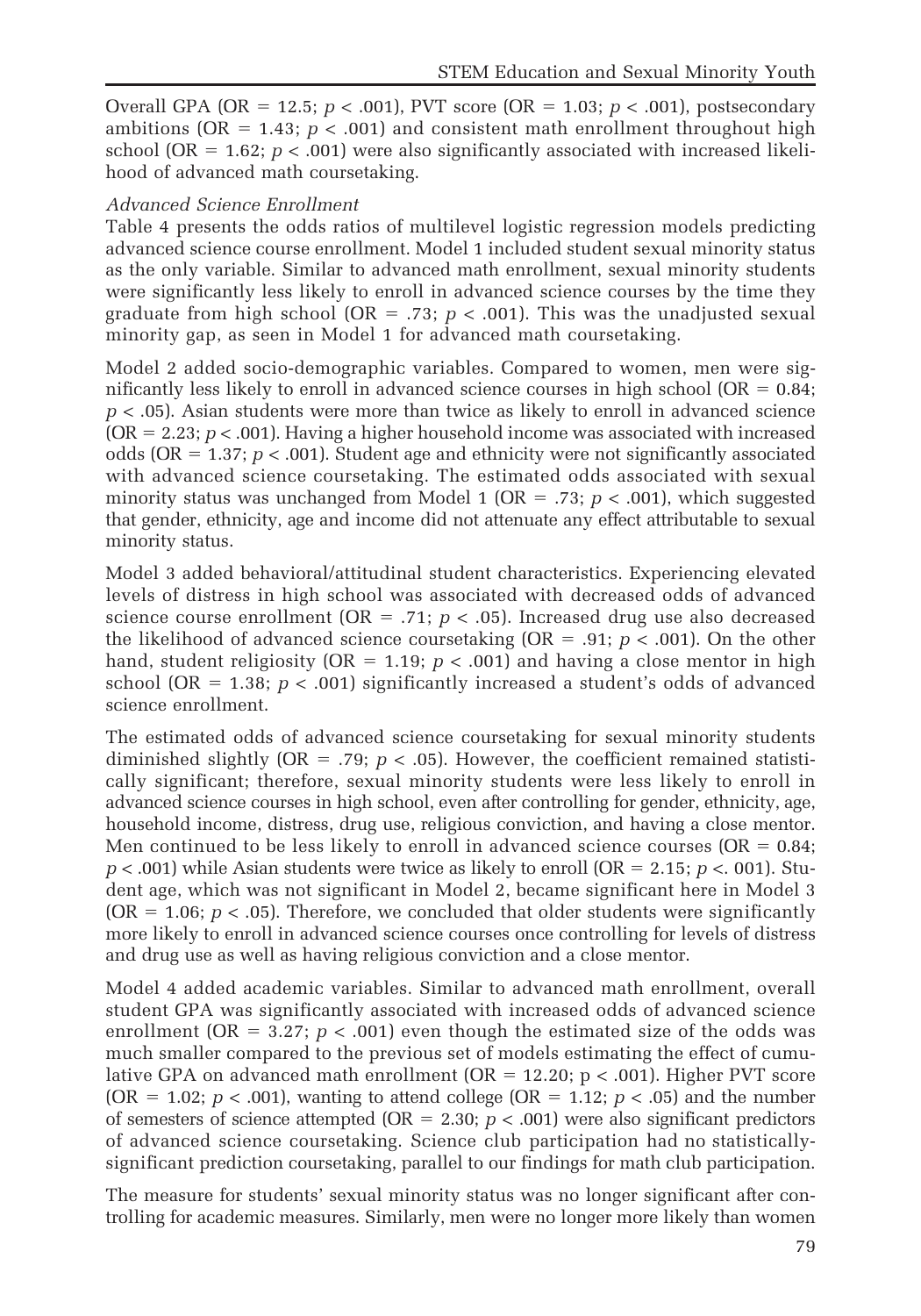Table 4: Odds Ratios from Logistic Regression Models Predicting Advanced Science Course Enrollment

|                                |           |           |                         |           |           | Two                 |
|--------------------------------|-----------|-----------|-------------------------|-----------|-----------|---------------------|
|                                |           |           |                         |           |           | Level               |
|                                |           |           | Individual Level Models |           |           | Model               |
|                                | Model 1   | Model 2   | Model 3                 | Model 4   | Model 5   | Model 6             |
| Intercept                      | $1.12*$   | 1.06      | $0.59**$                | $0.00***$ | $0.00***$ | $0.02*$             |
|                                | (0.12)    | (0.17)    | (0.11)                  | (0.00)    | (0.00)    | $\overline{(0.04)}$ |
| <b>Student-level variables</b> |           |           |                         |           |           |                     |
| Sexual minority                | $0.73***$ | $0.73***$ | $0.79*$                 | 0.87      | 0.88      | 0.88                |
|                                | (0.06)    | (0.06)    | (0.07)                  | (0.10)    | (0.09)    | (0.09)              |
| Men                            |           | $0.84*$   | $0.84*$                 | 1.08      | 1.09      | 1.09                |
|                                |           | (0.05)    | (0.05)                  | (0.09)    | (0.09)    | (0.09)              |
| Hispanic                       |           | 0.80      | 0.81                    | 1.12      | 1.11      | 1.09                |
|                                |           | (0.10)    | (0.10)                  | (0.17)    | (0.17)    | (0.17)              |
| White                          |           | 1.18      | 1.25                    | 1.26      | 1.26      | 1.28                |
|                                |           | (0.15)    | (0.16)                  | (0.20)    | (0.20)    | (0.21)              |
| <b>Black</b>                   |           | 0.91      | 0.87                    | 1.35      | 1.37      | 1.37                |
|                                |           | (0.13)    | (0.12)                  | (0.25)    | (0.26)    | (0.26)              |
| Asian                          |           | $2.23***$ | $2.15***$               | $1.62*$   | $1.61*$   | $1.60*$             |
|                                |           | (0.35)    | (0.34)                  | (0.33)    | (0.33)    | (0.33)              |
| Student's Age                  |           | 1.01      | $1.06*$                 | $1.10*$   | $1.10*$   | $1.10*$             |
|                                |           | (0.02)    | (0.03)                  | (0.04)    | (0.04)    | (0.04)              |
| Household Income               |           | $1.37***$ | $1.36***$               | 1.09      | 1.07      | 1.07                |
|                                |           | (0.05)    | (0.05)                  | (0.05)    | (0.06)    | (0.06)              |
| <b>Distress</b>                |           |           | $0.71***$               | 0.91      | 0.92      | 0.92                |
|                                |           |           | (0.09)                  | (0.14)    | (0.14)    | (0.14)              |
| <b>Drugs</b>                   |           |           | $0.79***$               | 0.93      | 0.94      | 0.94                |
|                                |           |           | (0.02)                  | (0.04)    | (0.04)    | (0.04)              |
| Student is religious           |           |           | $1.19***$               | 1.07      | 1.07      | 1.07                |
|                                |           |           | (0.05)                  | (0.06)    | (0.07)    | (0.07)              |
| Student has a mentor           |           |           | $1.38***$               | 1.01      | 1.01      | 1.01                |
|                                |           |           | (0.11)                  | (0.10)    | (0.10)    | (0.10)              |
| Student's Overall GPA          |           |           |                         | $3.27***$ | $3.28***$ | $3.30***$           |
|                                |           |           |                         | (.24)     | (.24)     | (.24)               |
| <b>PVT</b>                     |           |           |                         | $1.02***$ | $1.02***$ | $1.02***$           |
|                                |           |           |                         | (0.00)    | (0.00)    | (0.00)              |
| Want college                   |           |           |                         | $1.12*$   | $1.12*$   | $1.12*$             |
|                                |           |           |                         | (0.06)    | (0.06)    | (0.06)              |
| Try science                    |           |           |                         | $2.30***$ | $2.30***$ | $2.29***$           |
|                                |           |           |                         | (0.07)    | (0.07)    | (0.07)              |
| Science Club                   |           |           |                         | 0.87      | 0.87      | 0.87                |
|                                |           |           |                         | (0.19)    | (0.19)    | (0.19)              |
| Parent are married             |           |           |                         |           | 1.04      | 1.05                |
|                                |           |           |                         |           | (0.15)    | (0.15)              |
| Parents are divorced           |           |           |                         |           | 0.85      | 0.85                |
|                                |           |           |                         |           | (0.14)    | (0.14)              |
| Parents completed              |           |           |                         |           | 1.04      | 1.04                |
| high school                    |           |           |                         |           | (0.10)    | (0.10)              |
| Parents attended               |           |           |                         |           | 1.01      | 1.01                |
| some college                   |           |           |                         |           | (0.12)    | (0.12)              |
| Parents graduated              |           |           |                         |           | 0.92      | 0.92                |
| from college                   |           |           |                         |           | (0.14)    | (0.14)              |
|                                |           |           |                         |           |           |                     |

Continued on next page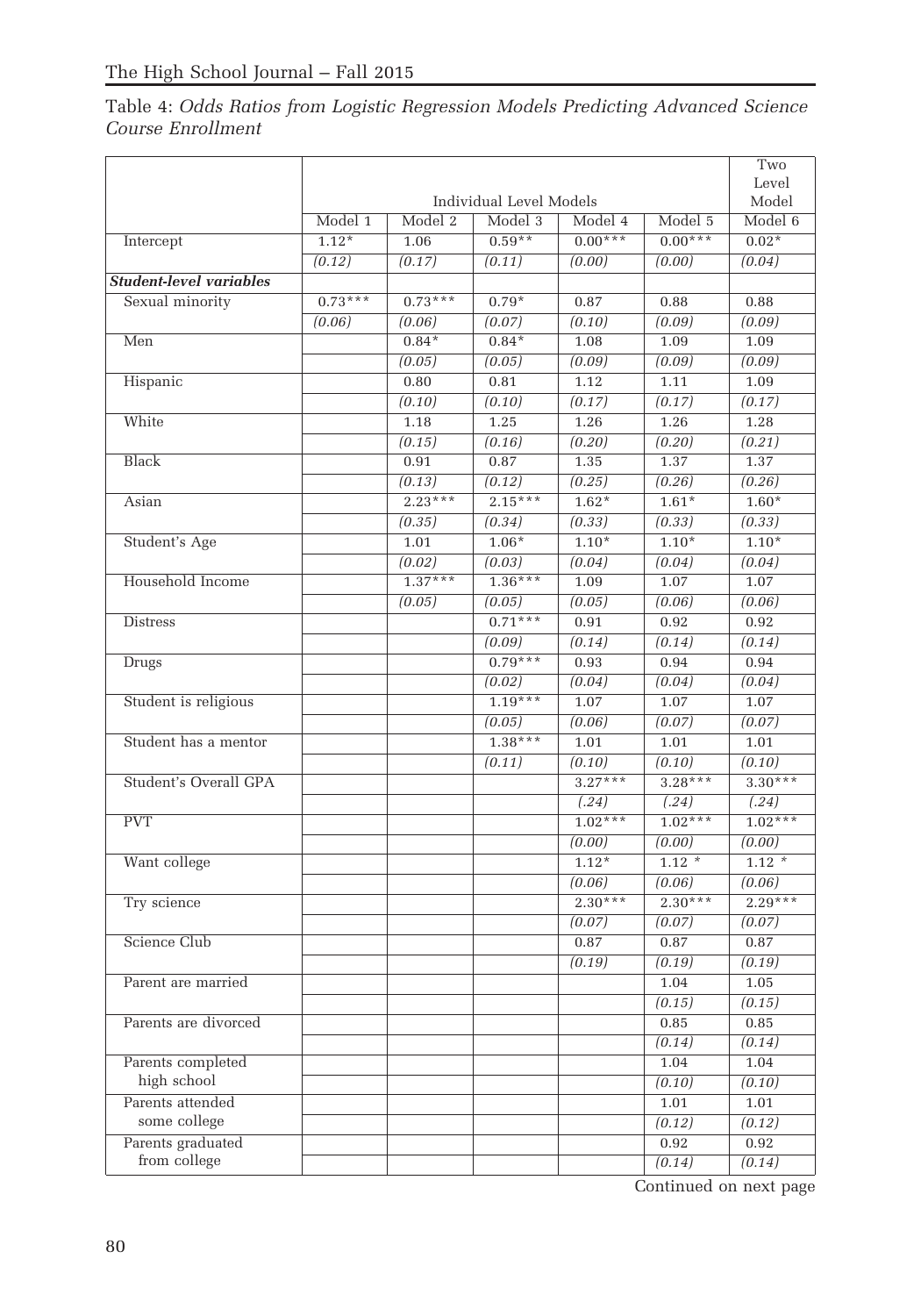### Table 4: Continued

|                               |                         |         |         |         |         | Two       |
|-------------------------------|-------------------------|---------|---------|---------|---------|-----------|
|                               |                         |         |         |         |         | Level     |
|                               | Individual Level Models |         |         |         |         | Model     |
|                               | Model 1                 | Model 2 | Model 3 | Model 4 | Model 5 | Model 6   |
| Parents are religious         |                         |         |         |         | 0.99    | 0.99      |
|                               |                         |         |         |         | (0.80)  | (0.80)    |
| <b>School-level variables</b> |                         |         |         |         |         |           |
| School mean household         |                         |         |         |         |         | 2.03      |
| income                        |                         |         |         |         |         | (0.93)    |
| School mean GPA               |                         |         |         |         |         | 0.57      |
|                               |                         |         |         |         |         | (0.31)    |
| School percent minority       |                         |         |         |         |         | 1.40      |
|                               |                         |         |         |         |         | (0.85)    |
| Public                        |                         |         |         |         |         | 0.69      |
|                               |                         |         |         |         |         | (0.30)    |
| Number of teachers            |                         |         |         |         |         | 1.00      |
|                               |                         |         |         |         |         | (0.00)    |
| Percent women teachers        |                         |         |         |         |         | 1.00      |
|                               |                         |         |         |         |         | (0.01)    |
| Percent new teachers          |                         |         |         |         |         | 0.98      |
|                               |                         |         |         |         |         | (0.01)    |
| Percent teachers with         |                         |         |         |         |         | 1.00      |
| graduate degrees              |                         |         |         |         |         | (0.01)    |
|                               |                         |         |         |         |         | $1.01***$ |
|                               |                         |         |         |         |         | (0.00)    |
| School region                 |                         |         |         |         |         | 0.95      |
|                               |                         |         |         |         |         | (0.15)    |
| Urban                         |                         |         |         |         |         | 0.80      |
|                               |                         |         |         |         |         | (0.41)    |
| Suburban                      |                         |         |         |         |         | 0.53      |
|                               |                         |         |         |         |         | (0.24)    |
| $\boldsymbol{n}$              |                         |         |         |         |         |           |
| Level 1                       | 5,300                   | 5,300   | 5,300   | 5,300   | 5,300   | 5,300     |
| Level 2                       | 121                     | 121     | 121     | 121     | 121     | 121       |

Note: \*\*\*  $p < 0.001$ , \*\*  $p < 0.01$ , \*  $p < 0.05$ .

to enroll in advanced science courses. The inclusion of academic investment variables reduced the effect associated with being Asian ( $OR = 1.62$ ;  $p < .05$ ). The estimated odds associated with student age increased just slightly ( $OR = 1.10$ ;  $p < .05$ ).

Model 5 added variables related to students' home and family life. The inclusion of these variables had little effect on the estimated coefficients produced in Model 4. The measure for sexual minority status was once again no longer statistically significant as was the case in Model 4.

The estimated odds ratios were non-significant for each of the included school-level variables added in Model 6. In addition, the inclusion of these variables does not temper any of the estimated effects from Model 5, including the measure for sexual minority status, which suggested that, similar to advanced math enrollment, there was little evidence to support the existence of any cross-level interaction between the measure for students' sexual minority status and school-level characteristics. After controlling for student and school level variables, Asian students were more likely to take advanced science courses (OR = 1.60;  $p < .05$ ). Student age was positively related to advanced math enrollment (OR = 1.10;  $p < .05$ ). Student academic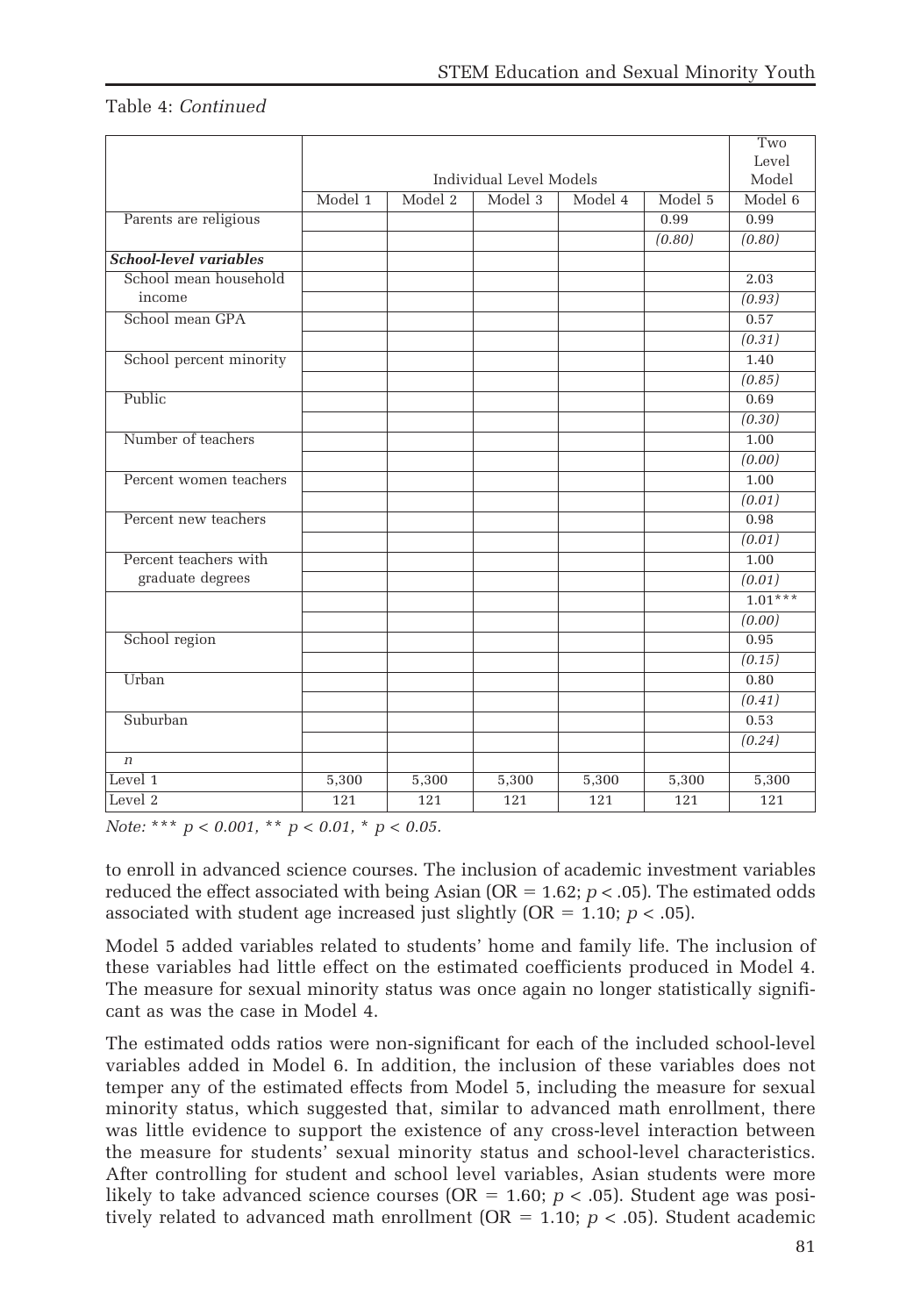|                      | Model 1   | Model 2   | Model 3 | Model 4 | Model 5 | Model 6 |
|----------------------|-----------|-----------|---------|---------|---------|---------|
| Experienced          | $0.71***$ | $0.72***$ | $0.79*$ | 0.86    | 0.85    | 0.84    |
| same-sex attraction  | (0.06)    | (0.07)    | (0.08)  | (0.11)  | (0.11)  | (0.10)  |
| Had same-sex         | $0.19*$   | 0.21      | 0.20    | 0.74    | 0.72    | 0.72    |
| sexual interaction   | (0.15)    | (0.16)    | (0.17)  | (0.71)  | (0.68)  | (0.68)  |
| Involved in same-sex | $0.70*$   | $0.71*$   | 0.79    | 0.67    | 0.67    | 0.66    |
| relationship         | (0.10)    | (0.11)    | (0.12)  | (0.14)  | (0.14)  | (0.14)  |

Table 5: Odds Ratios from Logistic Regression Models Predicting Advanced Math Course Enrollment

Note: \*\*\*  $p < 0.001$ , \*\*  $p < 0.01$ , \*  $p < 0.05$ .

measures, including overall GPA (OR = 3.30;  $p < .001$ ), PVT score (OR = 1.02;  $p < .001$ ), having postsecondary ambitions (OR = 1.12;  $p < .05$ ) and consistent science enrollment throughout high school (OR = 2.29;  $p < .001$ ) also remained significant, positive predictors of advanced science enrollment.

## Differential effects

To gauge whether the association between sexual minority status and advanced math and science course enrollment varied by the different definitions of sexual-minority status, we ran identical models to the ones just described substituting in each iteration the additional three designations of sexual minority status (i.e., having attraction, having relationships, having romantic/sexual interaction with members of the same sex). Doing so produced 18 additional models for each outcome, advanced math and advanced science. For the sake of parsimony we have included abbreviated tables of these results.

Table 5 presents the findings for the models predicting advanced math enrollment according to each definition of sexual minority status. Each of the sexual minority definitions is significantly associated with decreased odds of advanced math enrollment until model 4, when variables related to "academic investments" were added as covariates. All three sexual minority status designations remained statistically unrelated to a student's likelihood of enrolling in advanced math courses in Models 5 and 6. We concluded, therefore, that there was little evidence to support the notion that changing how sexual minority status was measured would veer away from the key findings in this study presented in Tables 3 and 4.

Table 6 presents the findings for the models predicting advanced science enrollment according to each definition of sexual minority status. Interestingly, only the "attraction" definition was significantly related to lower odds of enrolling in advanced science in high school. However, the negative association was no longer significant once

Table 6: Odds Ratios from Logistic Regression Models Predicting Advanced Science Course Enrollment

|                      | Model 1   | Model 2   | Model 3 | Model 4 | Model 5 | Model 6 |
|----------------------|-----------|-----------|---------|---------|---------|---------|
| Experienced          | $0.71***$ | $0.72***$ | $0.79*$ | 0.81    | 0.82    | 0.82    |
| same-sex attraction  | (0.06)    | (0.07)    | (0.07)  | (0.10)  | (0.10)  | (0.10)  |
| Had same-sex         | 0.29      | 0.30      | 0.30    | 0.50    | 0.49    | 0.51    |
| sexual interaction   | (0.19)    | (0.20)    | (0.20)  | (0.47)  | (0.47)  | (0.48)  |
| Involved in same-sex | 0.82      | 0.84      | 0.91    | 1.00    | 1.00    | 1.00    |
| relationship         | (0.12)    | (0.12)    | (0.13)  | (0.19)  | (0.19)  | (0.19)  |

Note: \*\*\*  $p < 0.001$ , \*\*  $p < 0.01$ , \*  $p < 0.05$ .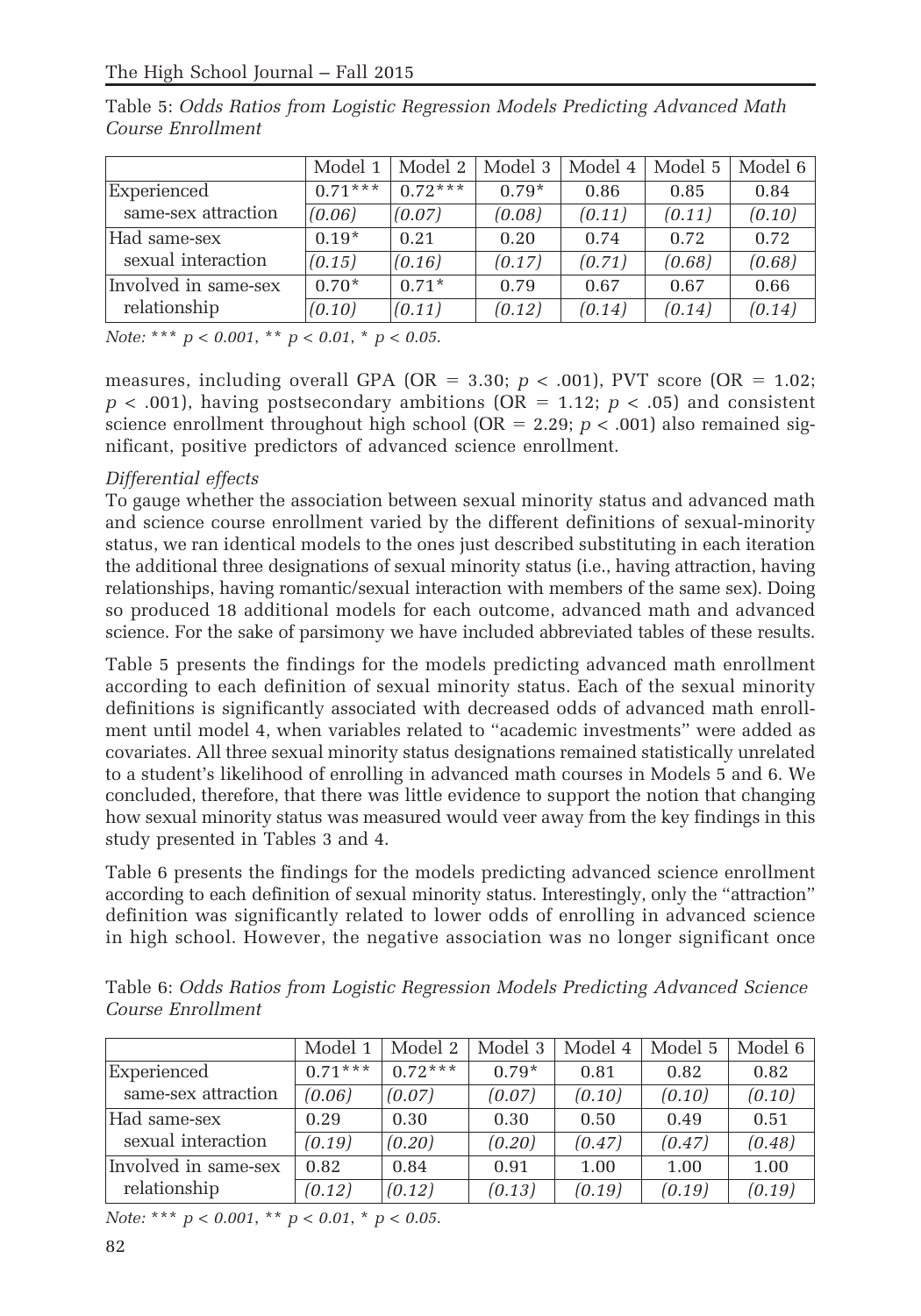academic investments, family life, and school-level characteristics were included. This suggested that while there was subtle variation, similar to advanced math enrollment, the various definitions of sexual minority status did not appear to change the fundamental conclusions from Tables 3 and 4.

We conducted one additional set of analyses to test the presence of differential effects for men and women. Doing so produces slight variations in the estimated odds ratios, but the overall conclusion remains the same: the association between the measure of sexual minority status was no longer statistically significant once academic investments were included, regardless of gender. The association remained non-significant even when school-level variables were included in the models. Therefore, the results of the models in the previous section apply equally to high school students for men and women; there was no evidence to suggest that a differential effect exists.

## **Discussion**

This study examined for the first time whether sexual minority students in high school participated in STEM related coursetaking at a different rate than their heterosexual peers. Given the extant literature, it was surprising to see that the evidence did not support the main hypothesis. Using a nationally representative sample of high school students, advanced math and science coursetaking among sexual minority students was not found to significantly differ from heterosexual students after controlling for key sources of individual- and school-level variability. In other words, status as a sexual minority did not contribute additional explanatory power above and beyond factors like GPA and interest in college.

This finding illuminates several key issues, beginning with the idea that, at least in high school, sexual minorities interested in pursuing careers in STEM have an academic foothold comparable to their heterosexual peers in terms of rigorous coursetaking. One perspective is that sexual minority students pursuing STEM do not experience significant levels of bias or discrimination that could adversely affect their academically rigorous trajectory. This perspective would lead to postulations on ways the socioeducational experience for sexual minority students pursuing STEM differs from non-STEM-pursuing sexual minorities. However, extant literature supports taking a more strengths-based perspective for understanding the current findings.

Sexual minorities, like other disenfranchised groups (e.g., racial minorities, women), exhibit patterns of success in the face of adversity. There is an empirical basis for the notion that the acquisition of resilience or competence through the experience of crises ultimately assists minorities navigate cold, at times hostile, environments. Ueno, Pena-Talamantes, and Roach (2013) recently found that disclosing one's sexual orientation in young adulthood can undermine educational preparation; however, it can also cultivate a pattern of recovery and resilience. Schmidt, Miles, and Welsh (2011) observed that sexual minority students in college who experienced higher levels of discrimination also demonstrated higher levels of resilience. Cech and Waidzunas (2011) interviewed college-level sexual minority students pursuing majors in engineering about their strategies for coping with heteronormativity at their school and found that students frequently employed 'passing' and 'covering' behaviors. Both passing and covering downplay a personal association with sexual minorities, transgender identities, and other marginal communities, which is not uncommon among high school students who are exploring or questioning their own sexual identity (Fisher & Komosa-Hawkins, 2013). Another strategy used by sexual minorities to cope with STEM-related heteronormativity in academia is to acquire an expertise (Cech & Waidzunas, 2011). However, this behavior, like with passing and covering, can, over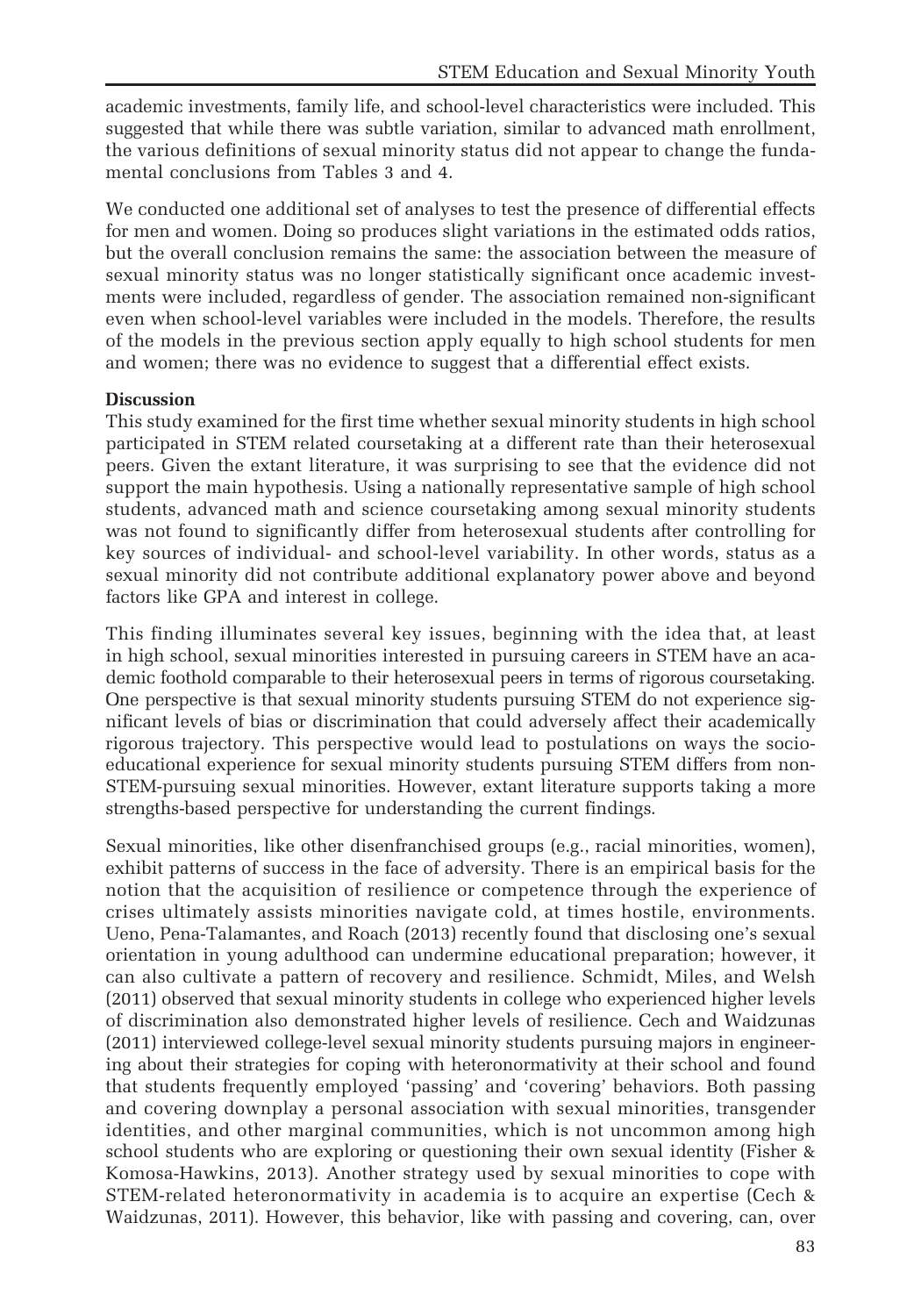a longer period of time, impinge upon the psycho-emotional fortitude of a student and possibly present itself later as a maladaptive behavior.

More adaptive resilience, such as the use of social support, could also help explain the current findings. For other minorities in STEM, like Latina women, factors such as the family, a sense of community, and having an academic mentor have been found to positively influence persistence (Cantú, 2012). It is understood that sexual minority youth often rely on social networks for academic support and encouragement (Shilo & Sevaya, 2012). In fact, peers of sexual minorities, like gays and lesbians, are often themselves considered family and can be instrumental to overall hardiness in and out of the classroom. In a study of social support among sexual minority youth, Doty, Willoughby, Lindahl, and Malik (2010) found that the support of friends who also identified as lesbian, gay, or bisexual was important to the psychological and emotional wellbeing of sexual minority youth. As school clubs like Gay-Straight Alliances (GSA) help connect students with diverse sexual and gender identities (Fisher & Komosa-Hawkins, 2013), it is reasonable to consider such knowledge funds as exhibiting a degree of confluence with the observed findings that showed no significant gap in coursetaking patterns between sexual minority students and heterosexual students.

A still more proximal explanation of the lack of differences in coursetaking patterns might include intrapersonal processes like self-concept, or the belief of how aligned one is, in terms of skills and interests, in relation to math and science fields. Students with higher-than-average self-concept have been observed to have higher chances of participating in STEM-related courses in high school (Mau, 2003; Simpkins & David-Kean, 2005). Still other intrapersonal constructs like personal empowerment have also been empirically identified as important for gay and lesbian youth (Nadal et al., 2011) and might help make sense of the current findings.

# Limitations and Future Research

A key limitation of the current study involved the use of a data set with responses collected almost two decades ago, when sociocultural norms related to sexual liberation and freedom were not as pronounced as they are today. This could have resulted in the data being affected by a silencing or closet effect, whereby sexual minorities avoid disclosing their true identity due to fear of retribution (Cech & Waidzunas, 2011). Thus, it is reasonable to suspect that only the most "out" students at the time the data was collected reported any sexual attraction to or previous intimate relationships with other members of the same sex, thereby possibly garnering a hardier-than-average sample of sexual minority students on which the current findings are based.

Another limitation was an inability to examine the coursetaking patterns of gender non-conforming or transgender students. The data set allowed for an examination of experiences based on sexual identity and behavior and not so much on gender diversity. Data on more diverse gender experiences beyond the traditional male/female binary was not captured. Thus, the variability of outcomes based on other factors like gender non-conforming status was not tested. While there is some overlap in experience with lesbian, gay, and bisexual youth, transgender students face additional hostility over issues related to gender- or trans-phobia that can compound existing stress due to homophobia (Ploderl & Fartacek, 2009), which can further compromise educational performance. Thus, future research will want to address this critical gap in our study to ensure that such students have the resources to successfully pursue a career in STEM.

Continuing to look ahead, it is important to recognize that the STEM educational pipeline extends beyond high school into higher education and professional training. This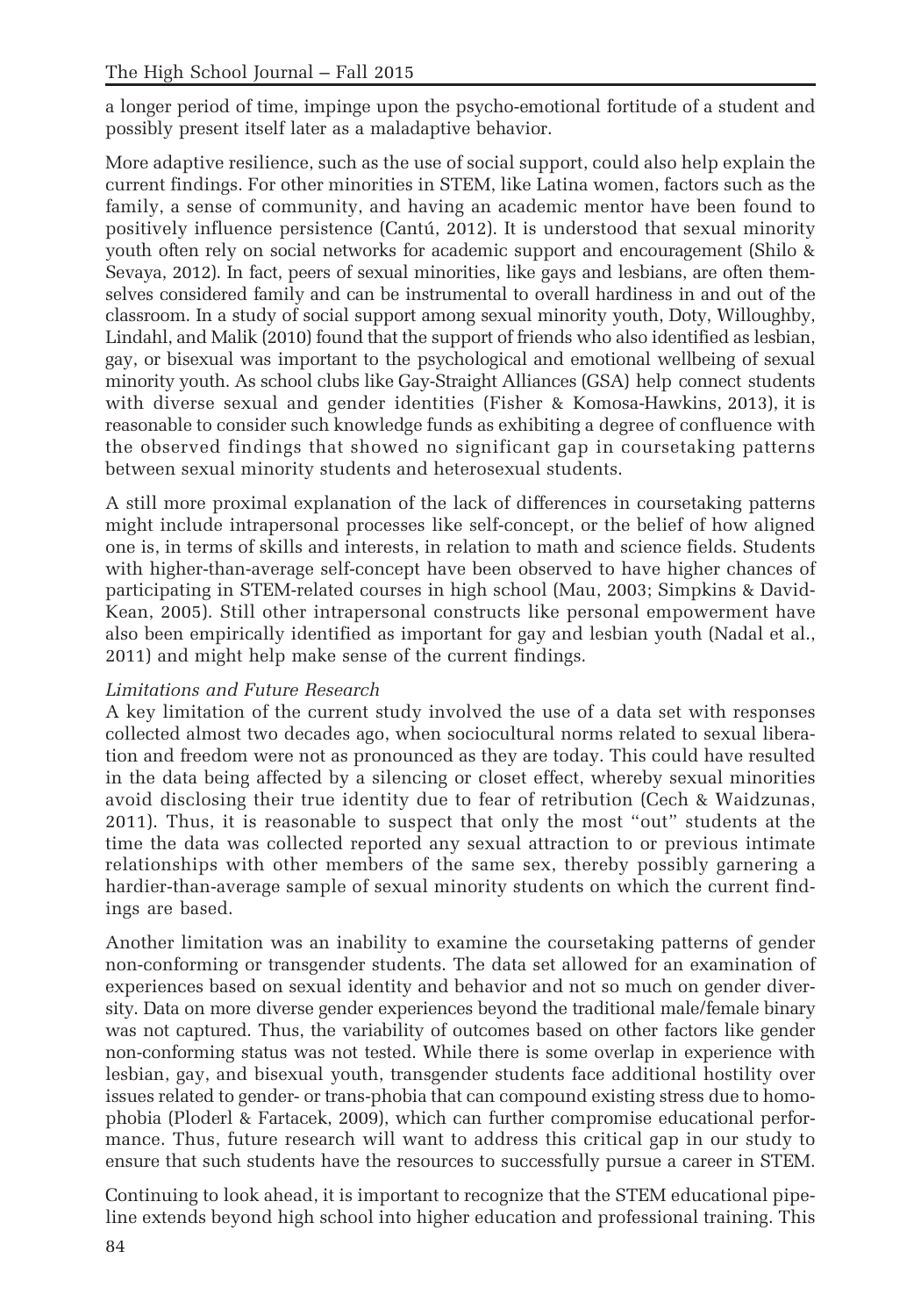study focused solely on high school students, but future educational researchers might consider examining coursetaking patterns of sexual minority students in college, particularly given that sexual identity and its associated experiences continue to unfold beyond adolescence and into adulthood (Fisher & Komosa-Hawkins, 2013). Nonetheless, the main finding in this study encourages additional research that explores the nuances in the experiences of sexual minorities in high school interested in pursuing STEM careers with a focus on factors that help students thrive in rigorously academic fields, or at minimum, that protect and buffer students from stress that can compromise their educational pursuits (e.g., Doty et al., 2010). Distal factors to look at include educational policy and school culture, while more proximal factors include social support and self-concept.

#### **Conclusion**

In 1981 De Vito wrote that "a teacher may teach a class that is all male or all female, or that is all white or all black… but he or she will probably never teach a class that is all straight" (p.199). So as scholars continue to understand the confluence of factors that shape the STEM education pipeline, educators and policy makers stand to benefit from deeper funds of knowledge related to the pipeline experience of sexual minority students, an increasingly visible and diverse population. Existing and oppressive social conditions combined with resilient tendencies gives educators much by way of a research agenda that is both socially responsive and culturally sensitive. More work is needed to ensure that all students, particularly the most vulnerable, maintain optimal levels of educational achievement in STEM.

#### References

- Adelman, C. (1999). Answers in the tool box: Academic intensity, attendance patterns, and bachelor's degree attainment. Washington, D.C.: Office of Educational Research and Improvement, U.S. Department of Education. http://www2.ed.gov/pubs/Toolbox/toolbox.html.
- Antecol, H., Jong, & Steinberger, M. D. (2008). Sexual orientation wage gap: The role of occupational sorting and human capital. Industrial and Labor Relations Review, 61(4), 518–543.
- Beasley, M. A., & Fischer, M. J. (2012). Why they leave: The impact of stereotype threat on the attrition of women and minorities from science, math and engineering majors. Social Psychology of Education: An International Review, 15(4), 427–448. doi: 10.1007/s11218-012-9185-3.
- Bilimoria, D. & Stewart, A. J. (2009). "Don't ask, don't tell": The academic climate for lesbian, gay, bisexual, and transgender faculty in science and engineering. NWSA Journal, 21(2), 85–103. doi: 10.1353/ nwsa.0.0077.
- Brotman, J. S., & Moore, F. M. (2008). Girls and science: A review of four themes in the science education literature. Journal of Research in Science Teaching, 45(9), 971–1002. doi: 10.1002/tea.20241.
- Cantú, N. (2012). Getting there cuando no hay camino (when there is no path): Paths to discovery testimonies by Chicanas in STEM. Equity  $\acute{v}$  Excellence in Education, 45(3), 472–487. doi: 10.1080/ 10665684.2012.698936.
- Cech, E. A., & Waidzunas, T. J. (2011). Navigating the heteronormativity of engineering: The experiences of lesbian, gay, and bisexual students. Engineering Studies, 3(1), 1–24. doi: 10.1080/19378629.2010.545065.
- Ceci, S., Williams, W., & Barnett, S. (2009). Women's under-representation in science: Socio-cultural and biological considerations. Psychological Bulletin, 135(2), 218-261.
- Cochran, S. D. (2001). Emerging issues in research on lesbians' and gay men's mental health: Does sexual orientation really matter? American Psychologist, 56(11), 931–47.
- D'Augelli, A. R., Pilkington, N. W., & Hersherbger, S. L. (2002). Incidence and mental health impact of sexual orientation victimization of lesbian, gay, and bisexual youths in high school. School Psychology Quarterly, 17(2), 148–167. doi: 10.1521/scpq.17.2.148.20854
- Deci, E. L., Vallerand, R. J., Pelletier, L. G., & Ryan, R. M. (1991). Motivation and education: The selfdetermination perspective. Educational psychologist, 26(3–4), 325–346.
- De Vito, J. (1981). Educational responsibilities to gay male and lesbian students. In J. Chesebro (Ed.), Gayspeak: Gay male and lesbian communication (197–208). New York: Pilgrim Press.
- Doty, N. D., Willoughby, B. L. B., Lindalh, K. M., & Malik, N. M. (2010). Sexuality related support among lesbian, gay and bisexual youth. Journal of Youth Adolescence, 39(10), 1134–1147. doi: 10.1007/s10964- 010-9566-x.
- Federman, M. (2007). State graduation requirements, high school course taking, and choosing a technical college major. The B.E. Journal of Economic Analysis & Policy, 7(1), 4.
- Finn, J. (1989). Withdrawing from school. Review of Educational Research, 59(2), 117–142. doi: 10.2307/ 1170412.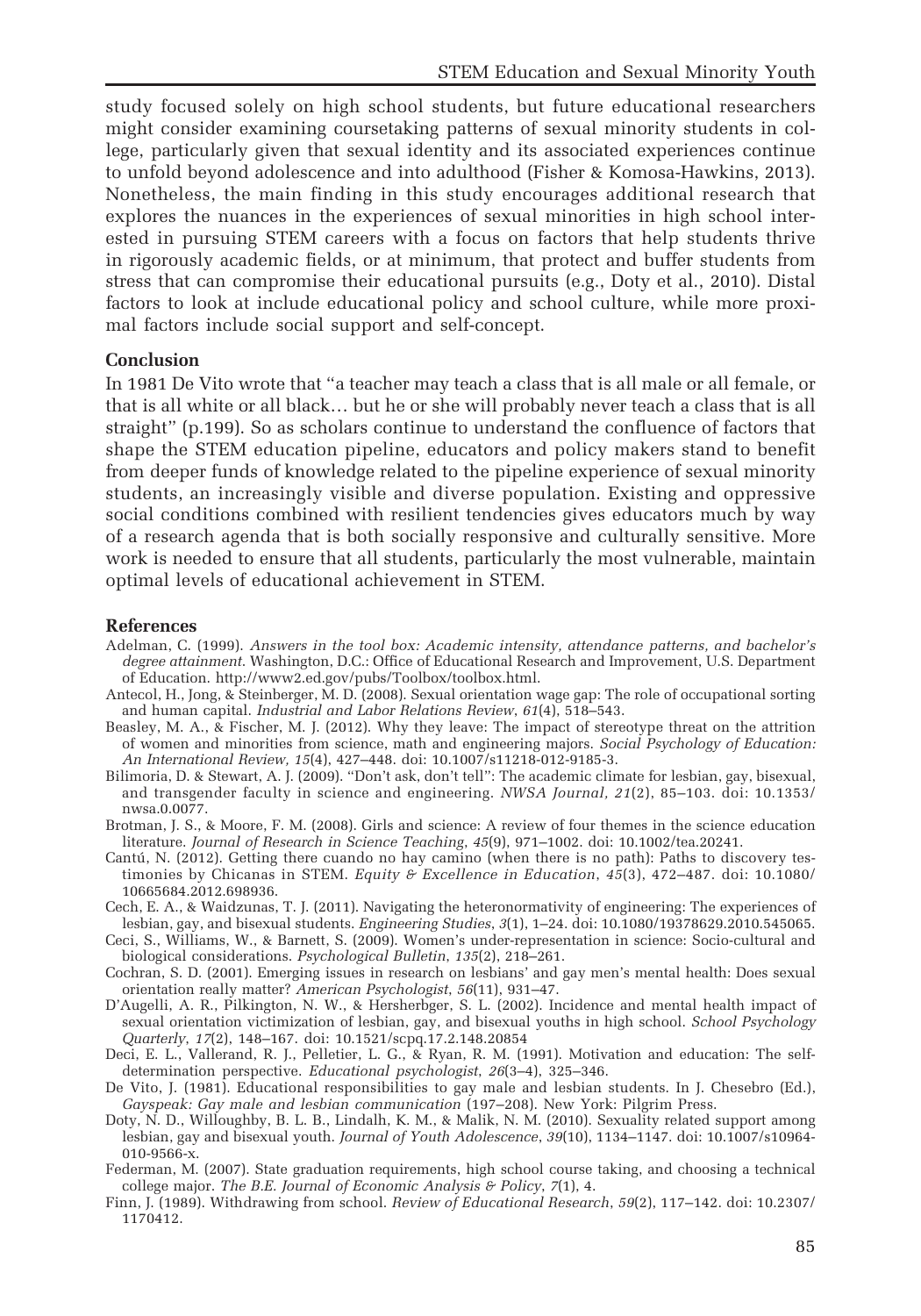- Fisher, E. S. & Komosa-Hawkins, K. (Eds.) (2013). Creating safe and supportive learning environments: A guide for working with lesbian, gay, bisexual, transgender, and questioning youth and families. NY: Taylor & Francis.
- Fisher, D. L., & Waldrip, B. G. (1999). Cultural factors of science classroom learning environments, teacherstudent interactions and student outcomes. Research in Science & Technological Education,  $17(1)$ , 83-96. doi: 10.1080/0263514990170107.
- Gottfried, M. A., Bozick, R., & Srinivasan, S. V. (2014). Beyond Academic Math: The Role of Applied STEM Course Taking in High School. Teachers College Record, 116(7), 1–35.
- Grunert, M. L. & Bodner, G. M. (2011). Underneath it all: Gender role identification and women chemists' career choices. Science Education International, 22(4), 292–301.
- Herek, G. M., Gillis, J. R., & Cogan, J. C. (2009). Internalized stigma among sexual minority adults: Insights from a social psychological perspective. Journal of Counseling Psychology, 56(1), 32–43. doi: 10.1037/a0014672.
- Kosciw, J. G., E. A. Greytak, Palmer, N. A., & Boesen, M. J. (2013). National School Climate Survey: The experiences of lesbian, gay, bisexual and transgender youth in our nation's schools. Retrieved from http://www.glsen.org/sites/default/files/2013%20National%20School%20Climate%20Survey%20Full% 20Report\_0.pdf.
- Mau, W. C. (2003). Factors that influence persistence in science and engineering career aspirations. The Career Development Quarterly, 51(3), 234–243.
- Meyer, I. H. (1995). Minority stress and mental health in gay men. Journal of Health and Social Behavior,  $36(1)$ ,  $38-56$ .
- Meyer, I. H. (2003). Prejudice, social stress, and mental health in lesbian, gay, and bisexual populations: Conceptual issues and research evidence. Psychological Bulletin, 129(5), 74–697. doi: 10.1037/0033-2909.5.674.
- Morris, E. (2008). "Rednecks," "rutters," and 'rithmetic: Social class, masculinity, and schooling in a rural context. Gender & Society, 22(6): 728-751.
- Morrow, D. F., & Messinger, L. (Eds.) (2006). Sexual orientation & gender expression in social work practice: Working with gay, lesbian, bisexual, & transgender people. New York: Columbia University Press.
- Mustanski, B. S., Garafalo, R., & Emerson, E. M. (2010). Mental health disorders, psychological distress, and suicidality in a diverse sample of lesbian, gay, bisexual, and transgender youths. American Journal of Public Health, 100(12), 2426–2432. doi: 10.2105/AJPH.2009.178319.
- Nadal, K. L., Wong, Y., Issa, M., Meterko, V., Leon, J, & Wideman, M. (2011). Sexual orientation microaggressions: Processes and coping mechanisms for lesbian, gay, and bisexual individuals. Journal of LGBT Issues in Counseling, 5(1), 21–46. doi: 10.1080/15538605.2011.554606
- Pascoe, C.J. (2007). "Dude, you're a fag": Masculinity and sexuality in high school. Berkeley: University of California Press.
- Pearson, J., Muller, C., & Wilkinson, L. (2007). Adolescent same-sex attraction and academic outcomes: The role of school attachment and engagement. Social Problems, 54(4), 523–542. doi: 10.1525/sp.2007.54.4.523.
- Pearson, J., Crissey, S. R., & Riegle-Crumb, C. (2009). Gendered fields: Sports and advanced course taking in high school. Sex Roles, 61(7–8), 519–35.
- Ploderl, M., & Fartaceck, R. (2009). Childhood gender nonconformity and harassment as predictors of suicidality among gay, lesbian, bisexual, and heterosexual Austrians. Archival Sex Behavior, 38, 400–410. doi: 10.1007/s10508-007-9244-6.
- Raudenbush, S. W. & Bryk, A. S. (2002). Hierarchical linear models: Applications and data analysis methods. Thousand Oaks, CA: Sage.
- Riegle-Crumb, C., King, B., Grodsky, E., & Muller, C. (2012). The more things change, the more they stay the same? Prior achievement fails to explain gender inequality in entry into STEM college majors over time. American Educational Research Journal, 49(6), 1048–1073. doi: 10.3102/0002831211435229
- Russell, S. T., & Joyner, K. (2001). Adolescent sexual orientation and suicide risk: Evidence from a national study. American Journal of Public Health, 91(8), 1276–1281. doi:10.2105/AJPH.91.8.1276
- Schatz, B. & O'Hanlan, K. (1994). Anti-gay discrimination in medicine: Results of a national survey of lesbian, gay, and bisexual physicians. San Francisco: American Association of Physicians for Human Rights.
- Schmidt, C. K., Miles, J. R., & Welsh, A. C. (2011). Perceived discrimination and social support: The influences on career development and college adjustment of LGB college students. Journal of Career Development, 38(4), 293–309. doi: 10.1177//0894845310372615
- Schneider, B., Swanson, C., & Riegle-Crumb, C. (1998). Opportunities for learning: Course sequences and positional advantages. Social Psychology of Education, 2(1), 25–53.
- Shilo, G., & Savaya, R. (2012). Mental health of lesbian, gay, and bisexual youth and young adults: Differential effects of age, gender, religiosity, and sexual orientation. Journal of Research on Adolescence, 22(2), 310–325. doi: 10.1111/j.1532-7795.2011.00772.x.
- Simpkins, S. D., & Davis-Kean, P. E. (2005). The intersections between self-concepts and values: Links between beliefs and choices in high school. New Directions for Child and Adolescent Development, 2005(110), 31–47.
- StataCorp. (2013). Stata Statistical Software: Release 13. College Station, TX: StataCorp LP.
- Strayhorn, T. L. (2010). Undergraduate research participation and STEM graduate degree aspirations among students of color. New Directions for Institutional Research, 2010(148), 85–93.
- The National Academies. 2007. Beyond bias and barriers: Fulfilling the potential of women in academic science and Engineering. Washington, DC: National Academies Press.

Tinto, V. (1993). Leaving college: Rethinking the causes and cures of student attrition. University of Chicago Press.

Toynton, R. (2007). The de-representation of science and queer science students in higher education within the queer/gay discourse. Teaching in Higher Education, 12(5), 593–605. doi: 10.1080/13562510701595242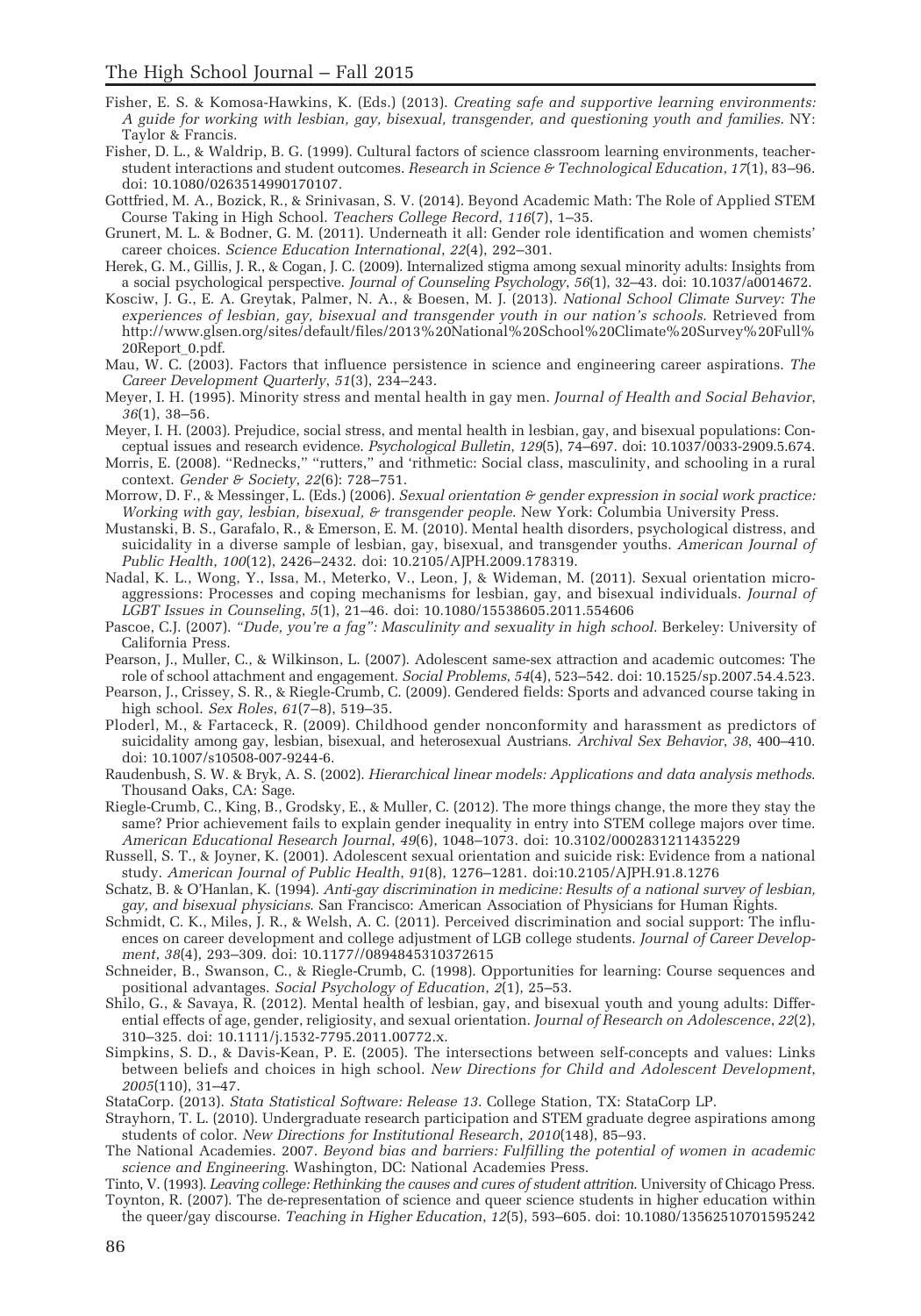- Tyson, W., Lee, R., Borman, K.M., & Hanson, M.A. (2007). Science, technology, engineering, and mathematics (STEM) pathways: High school science and math coursework and postsecondary degree attainment. Journal of Education for Students Placed at Risk, 12, 243–270.
- Ueno, K., Pena-Talamantes, A., & Roach, T. A. (2013). Sexual orientation and occupational attainment. Work and Occupations, 40(1), 3–36. doi: 10.1177/0730888412460532
- U.S. Department of Education, National Center for Education Statistics. (2002). Digest of education statistics, 2001, NCES 2002-130. Washington: Government Printing Office.
- U.S. Department of Education, National Center for Education Statistics. (2003). The condition of education, 2003, NCES 2003-067. Washington: Government Printing Office.
- Watson, S., & Miller, T. (2012). LGBT oppression (cover story). Multicultural Education, 19(4), 2–7.
- Wilkinson, L., & Pearson, J. (2009). School culture and the well-being of same-sex attracted youth. Gender  $\theta$ Society, 23(4), 542–569. doi: 10.1177/0891243209339913
- Wimberly, G.L., & Noeth, R.J. (2005). College readiness begins in middle school. Iowa City, IA: American College Testing.